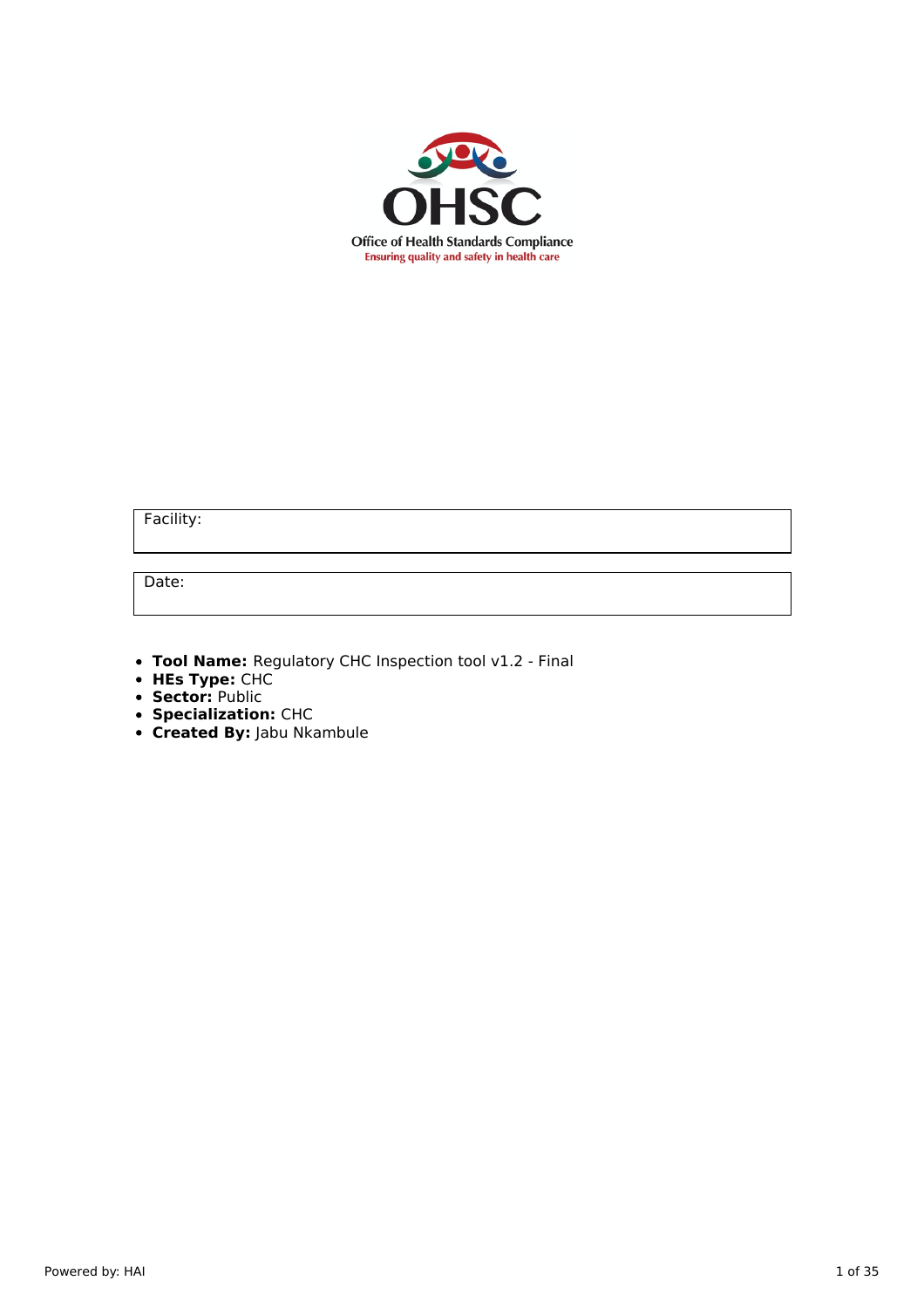# **4 Emergency Unit**

# **Domain 4.1 USER RIGHTS**

**Sub Domain 4.1.1 4** User information

**Standard 4.1.1.1 4(1)** The health establishment must ensure that users are provided with adequate information about the health care services available at the health establishment and information about accessing those services.

#### **Criterion 4.1.1.1.1 4(2)(a)(iv) The health establishment must provide users with information relating to the complaints, compliments and suggestions management system.**

**4.1.1.1.1.1** CHECKLIST: The complaints toolkit is available at the 24-hour emergency unit.

#### **Assessment type:** Observation - **Risk rating:** Essential measure

Use the checklist below to check whether the complaint forms, box and poster are available at the 24hour emergency unit. Score 1 if the aspect is compliant and 0 if it is not compliant. NB: In small CHC they could have the toolkit in a centralised area.

| <b>Score</b><br>- 1 | <b>Comment</b> |
|---------------------|----------------|
|                     |                |
|                     |                |

| <b>Aspects</b>                                                                                                                          |  | Comment |
|-----------------------------------------------------------------------------------------------------------------------------------------|--|---------|
| 1. Lockable complaints box is visibly placed at the unit                                                                                |  |         |
| 2. The complaints box is mounted (fixed to the wall or flat<br>surface)                                                                 |  |         |
| 3. Official complaint forms and a pen are at the box in the<br>unit                                                                     |  |         |
| Explanatory note: The complaints forms must be available in<br>at least two of the commonly spoken official languages in the<br>area    |  |         |
| 4. A standardised poster describing the process to follow to<br>lodge a complaint is visibly displayed at the 24-hour<br>emergency unit |  |         |
| 5. The poster on complaints is available in at least two of the<br>commonly spoken official languages in the area                       |  |         |

#### **Sub Domain 4.1.2 5** Access to care

**Standard 4.1.2.1 5(1)** The health establishment must ensure that users are attended to in a manner which is consistent with the nature and severity of their health condition.

**Criterion 4.1.2.1.1 5(2)(a) The health establishment must implement a system of triage.**

**4.1.2.1.1.1** CHECKLIST: A standard operating procedure for triaging of users is available.

#### **Assessment type:** Document - **Risk rating:** Vital measure

Read through the standard operating procedure and confirm whether the aspects listed below are included and explained. Score 1 if the aspect is included and explained, score 0 if it is not included or included but not explained. NB: The standard operating procedure must as minimum comply with the following requirements: Title of the document, Name of the District or sub-district or health establishment , signed and dated by the accounting officer or delegated person, signed and dated by the compiler or chairperson of committee that developed the document (optional),date of implementation or approval, date of next review (Documents must be reviewed at a minimum every 5 years),summary of changes made to each version of the document (optional).NB: If signed by a delegated official a delegation letter or document is required, document can manual or electronic.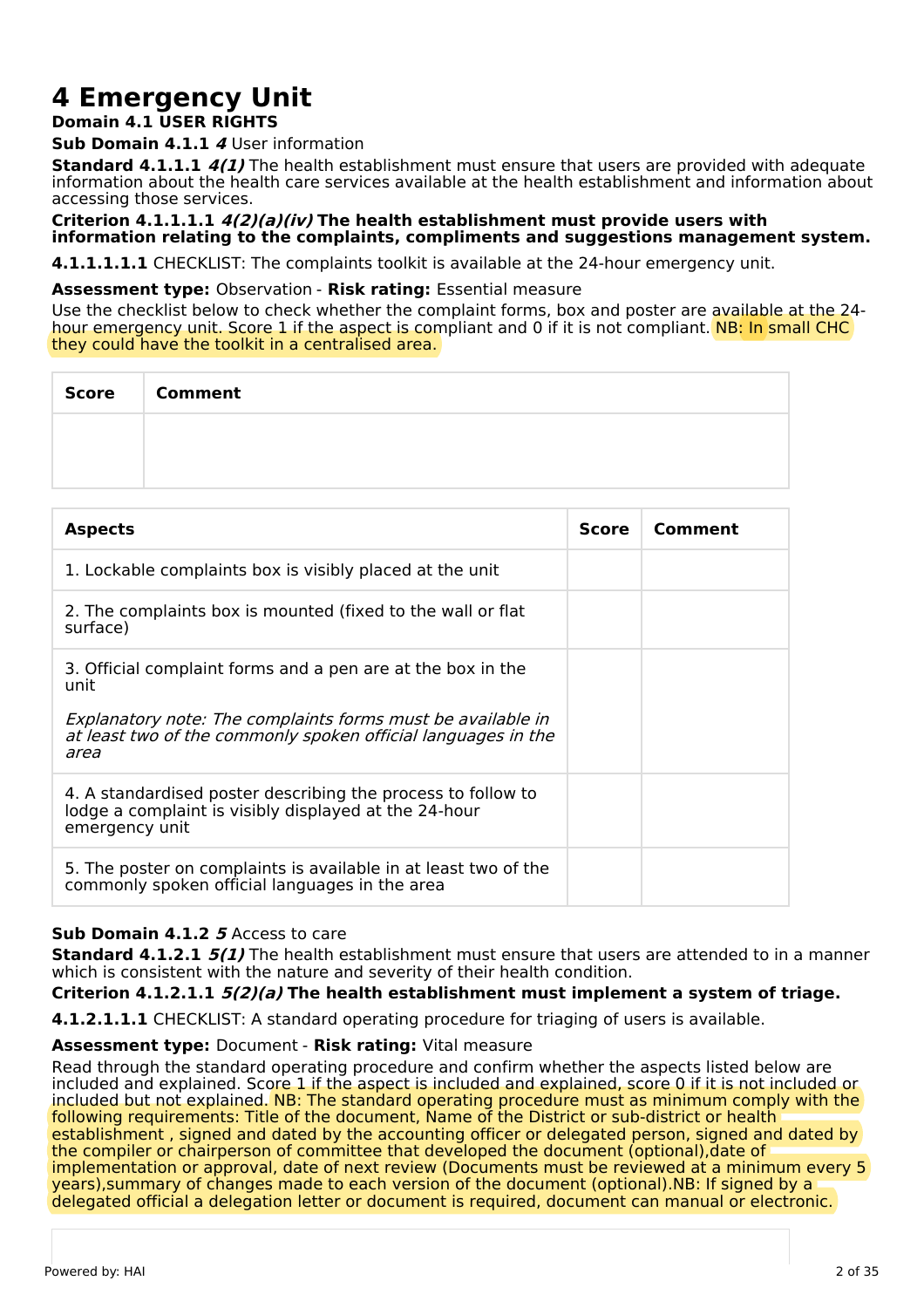| <b>Aspects</b>                                                            | <b>Score</b> | Comment |
|---------------------------------------------------------------------------|--------------|---------|
| 1. Describe which health care provider(s) should conduct the<br>triage    |              |         |
| 2. The location or area where the triage should be conducted              |              |         |
| 3. The equipment and material required in the triage area is<br>described |              |         |
| 4. The triage process is described for different categories of<br>users   |              |         |
| 5. Documentation of triage findings                                       |              |         |

**4.1.2.1.1.2** There is a designated individual responsible for triaging of users at the 24-hour Emergency Unit.

### **Assessment type:** Observation - **Risk rating:** Vital measure

This task must be allocated to a designated individual who has been trained for the role. Not applicable: Never

| <b>Score</b> | Comment |
|--------------|---------|
|              |         |
|              |         |

**4.1.2.1.1.3** The algorithm used for triage is visibly displayed in the triage area.

#### **Assessment type:** Observation - **Risk rating:** Vital measure

The display of the algorithm will serve to remind those performing triage of the steps to be followed and the categorisation of users, which in turn will improve user safety. It also informs the healthcare users awaiting attention of the process being undertaken. The triage algorithm must be displayed in the triage area. Not applicable: Never

| Score   Comment |
|-----------------|
|                 |
|                 |

#### **4.1.2.1.1.4** CHECKLIST: Health care providers are able to explain how users are triaged.

#### **Assessment type:** Staff interview - **Risk rating:** Vital measure

Interview the health care providers working in the triage area. If they report the correct triage procedure as per the displayed algorithm, score 1. If any other procedure is described, score 0.

| Score | <b>Comment</b> |
|-------|----------------|
|       |                |
|       |                |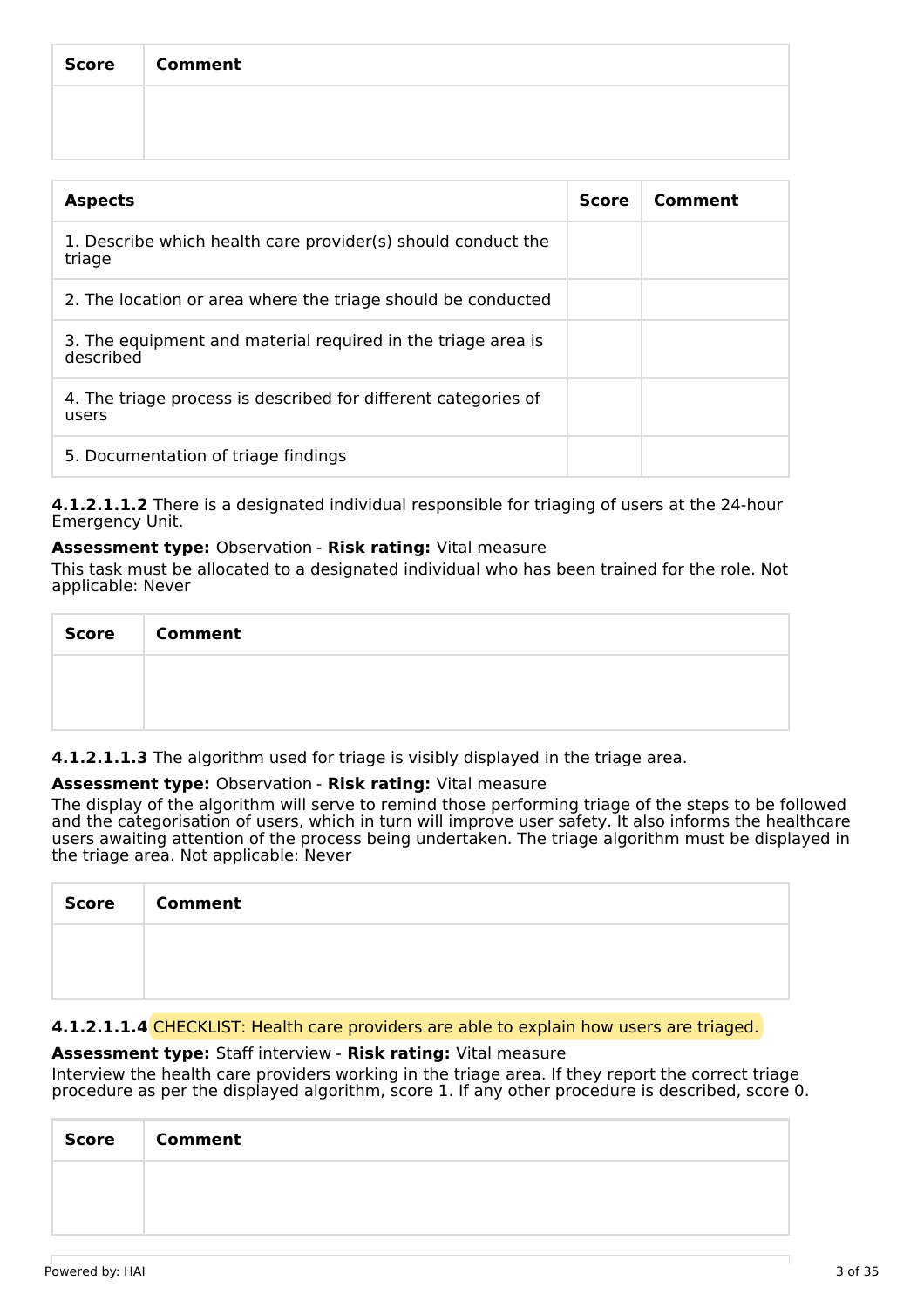| <b>Aspects</b>            | <b>Score</b> | Comment |
|---------------------------|--------------|---------|
| <b>Staff Interviewed</b>  |              |         |
| 1. Health care provider 1 |              |         |
| 2. Health care provider 2 |              |         |
| 3. Health care provider 3 |              |         |

**4.1.2.1.1.5** CHECKLIST: Users are triaged in accordance with the documented procedure.

# **Assessment type:** Patient record audit - **Risk rating:** Vital measure

Select the health records of three users who were attended to in the emergency unit at the time of inspection. Verify whether their triage status was recorded. Score 1 if it was recorded and 0 if not recorded.

| <b>Score</b> | <b>Comment</b> |
|--------------|----------------|
|              |                |
|              |                |

| <b>Aspects</b>          | Score | Comment |
|-------------------------|-------|---------|
| 1. User health record 1 |       |         |
| 2. User health record 2 |       |         |
| 3. User health record 3 |       |         |

#### **Criterion 4.1.2.1.2 5(2)(b) The health establishment must ensure access to emergency medical transport for users requiring urgent transfer to another health establishment, and that they are accompanied by a health care provider.**

**4.1.2.1.2.1** Emergency medical service contact number(s) are displayed in areas where telephones are available.

# **Assessment type:** Observation - **Risk rating:** Vital measure

Check whether emergency contact numbers are displayed next to each telephone. If the health establishment uses official mobile phones/cellphones, emergency numbers can be displayed in any easily visible area in the unit. Not applicable: Never

| <b>Score</b> | <b>Comment</b> |
|--------------|----------------|
|              |                |
|              |                |

#### **Criterion 4.1.2.1.3 5(2)(c) The health establishment must adhere to clinical guidelines on stabilizing users presenting in an emergency before referring them to another health establishment.**

**4.1.2.1.3.1** CHECKLIST: User health records indicate adherence to the guidelines for examination and stabilisation of emergency users.

# **Assessment type:** Patient record audit - **Risk rating:** Vital measure

Review three health records of emergency users to check whether the aspects listed below were documented. Score 1 if the aspect is documented and 0 if it is not documented.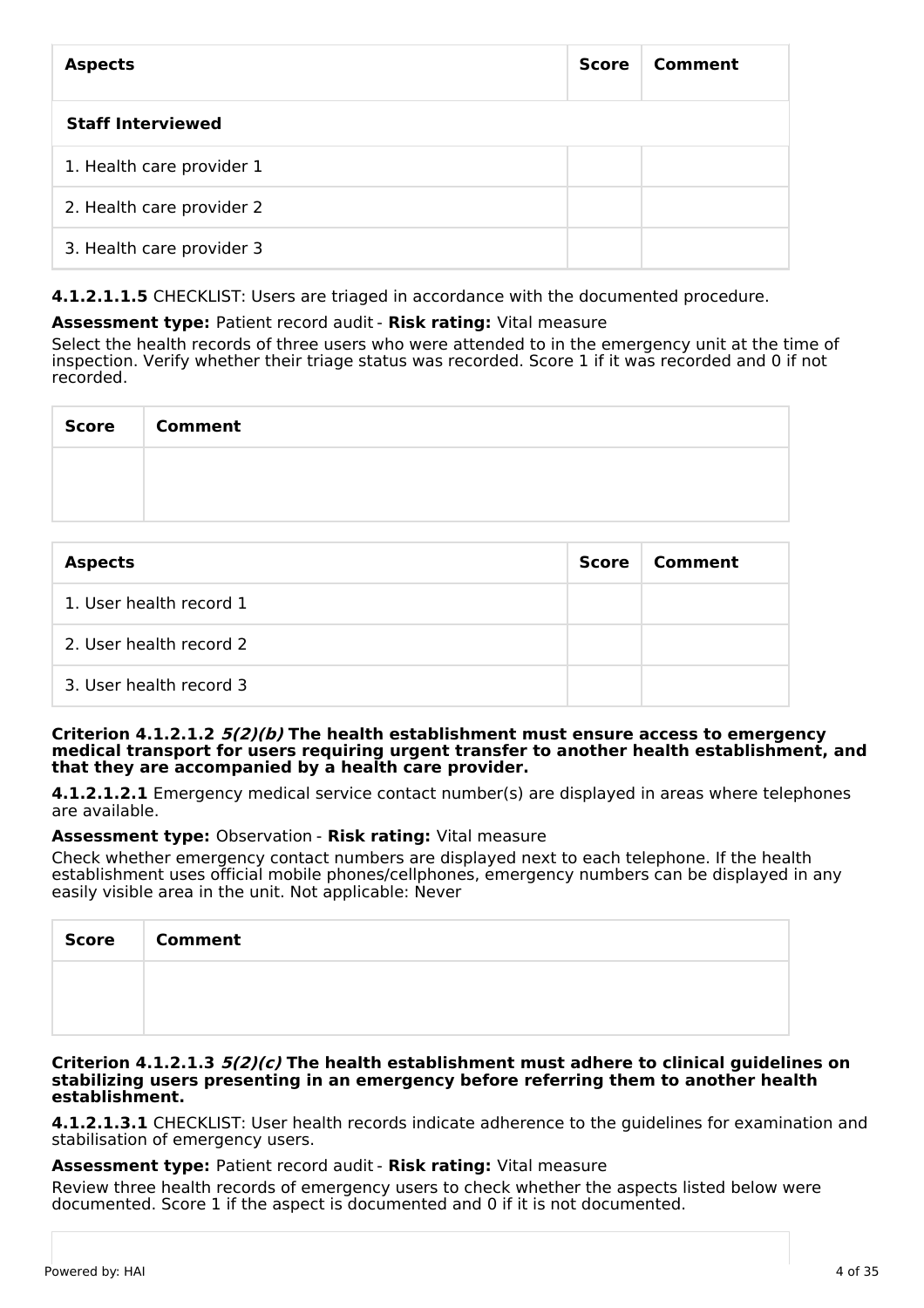| Score   Comment |
|-----------------|
|                 |
|                 |

# Unit 1 User 1

| <b>Aspects</b>                                                                                                                                                                         | <b>Score</b> | Comment |
|----------------------------------------------------------------------------------------------------------------------------------------------------------------------------------------|--------------|---------|
| 1. Triage category or score                                                                                                                                                            |              |         |
| 2. Initial clinician's assessment                                                                                                                                                      |              |         |
| 3. Medical history<br>Explanatory note: Score NA (not applicable) if the user was<br>not able to provide these details, and no accompanying<br>person was available to provide details |              |         |
| 4. Physical examination                                                                                                                                                                |              |         |
| 5. Investigations ordered (where applicable)                                                                                                                                           |              |         |
| 6. Provisional diagnosis                                                                                                                                                               |              |         |
| 7. Final diagnosis<br>Explanatory note: Score not applicable where the final<br>diagnosis has not been made prior to transfer                                                          |              |         |
| 8. Interventions made to stabilise the user                                                                                                                                            |              |         |
| 9. All vital signs have been monitored                                                                                                                                                 |              |         |
| 10. Referral arrangements for the receiving health<br>establishment(where applicable)                                                                                                  |              |         |

# Unit 2 User 2

| <b>Aspects</b>                                                                                                                                                   | <b>Score</b> | Comment |
|------------------------------------------------------------------------------------------------------------------------------------------------------------------|--------------|---------|
| 1. Triage category or score                                                                                                                                      |              |         |
| 2. Initial clinician's assessment                                                                                                                                |              |         |
| 3. Medical history                                                                                                                                               |              |         |
| Explanatory note: Score NA (not applicable) if the user was<br>not able to provide these details, and no accompanying<br>person was available to provide details |              |         |
| 4. Physical examination                                                                                                                                          |              |         |
| 5. Investigations ordered (where applicable)                                                                                                                     |              |         |
| 6. Provisional diagnosis                                                                                                                                         |              |         |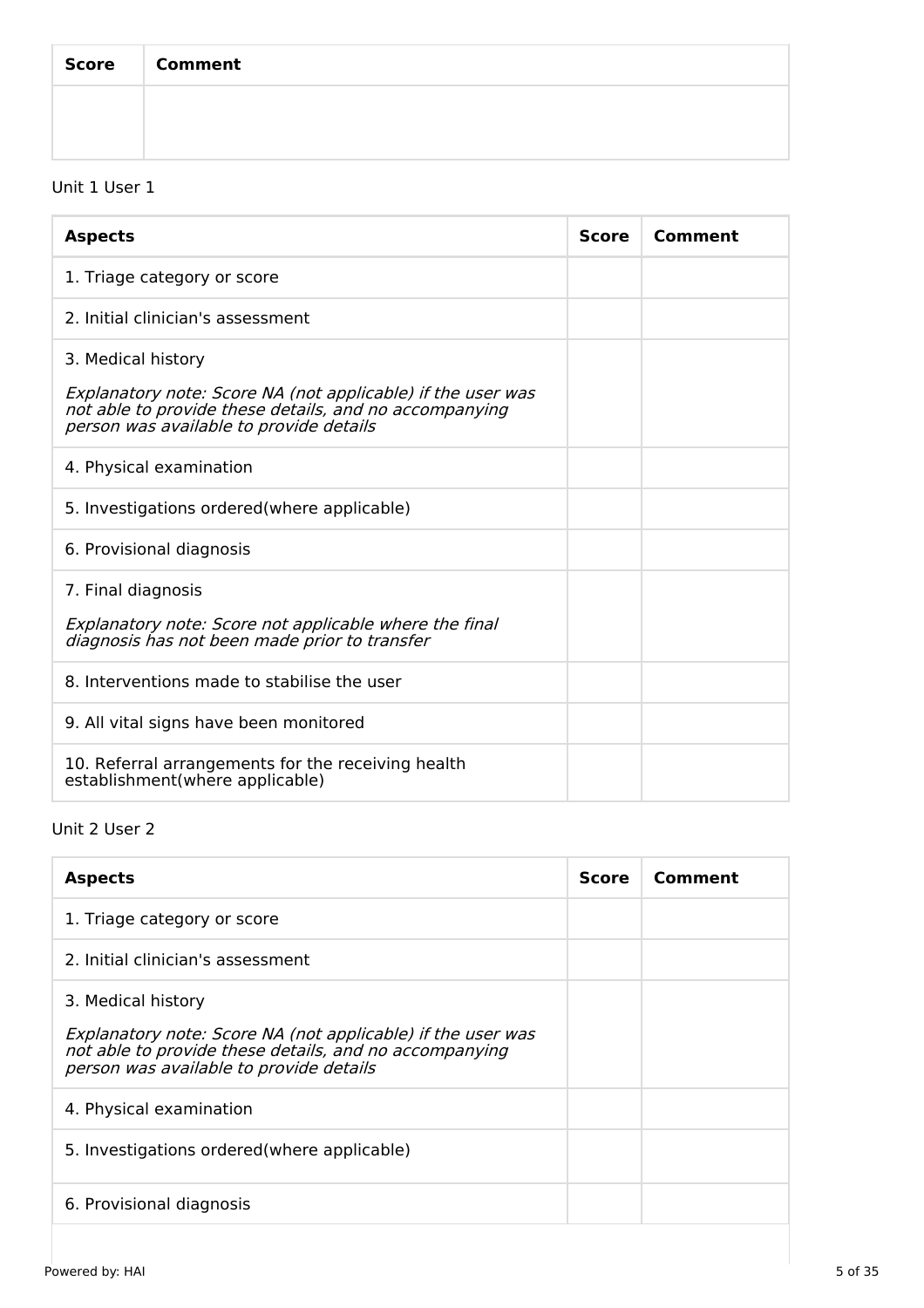| 7. Final diagnosis                                                                                      |  |
|---------------------------------------------------------------------------------------------------------|--|
| Explanatory note: Score not applicable where the final<br>diagnosis has not been made prior to transfer |  |
| 8. Interventions made to stabilise the user                                                             |  |
| 9. All vital signs have been monitored                                                                  |  |
| 10. Referral arrangements for the receiving health<br>establishment(where applicable)                   |  |

# Unit 3 User 3

| <b>Aspects</b>                                                                                                                                                                         | <b>Score</b> | Comment |
|----------------------------------------------------------------------------------------------------------------------------------------------------------------------------------------|--------------|---------|
| 1. Triage category or score                                                                                                                                                            |              |         |
| 2. Initial clinician's assessment                                                                                                                                                      |              |         |
| 3. Medical history<br>Explanatory note: Score NA (not applicable) if the user was<br>not able to provide these details, and no accompanying<br>person was available to provide details |              |         |
| 4. Physical examination                                                                                                                                                                |              |         |
| 5. Investigations ordered                                                                                                                                                              |              |         |
| 6. Provisional diagnosis                                                                                                                                                               |              |         |
| 7. Final diagnosis                                                                                                                                                                     |              |         |
| Explanatory note: Score not applicable where the final<br>diagnosis has not been made prior to transfer                                                                                |              |         |
| 8. Interventions made to stabilise the user                                                                                                                                            |              |         |
| 9. All vital signs have been monitored                                                                                                                                                 |              |         |
| 10. Referral arrangements for the receiving health<br>establishment(where applicable)                                                                                                  |              |         |

# **4.1.2.1.3.2** CHECKLIST: A referral register that records referred users is available.

# **Assessment type:** Document - **Risk rating:** Vital measure

Review the register (it could be a booking book or similar record) to confirm that it includes the information listed in the aspects below. Score 1 if the aspect is included and score 0 if the aspect is not included.

| Score | <b>Comment</b> |  |
|-------|----------------|--|
|       |                |  |
|       |                |  |
|       |                |  |

| <b>Aspects</b> | <b>Score</b> | Comment |
|----------------|--------------|---------|
|                |              |         |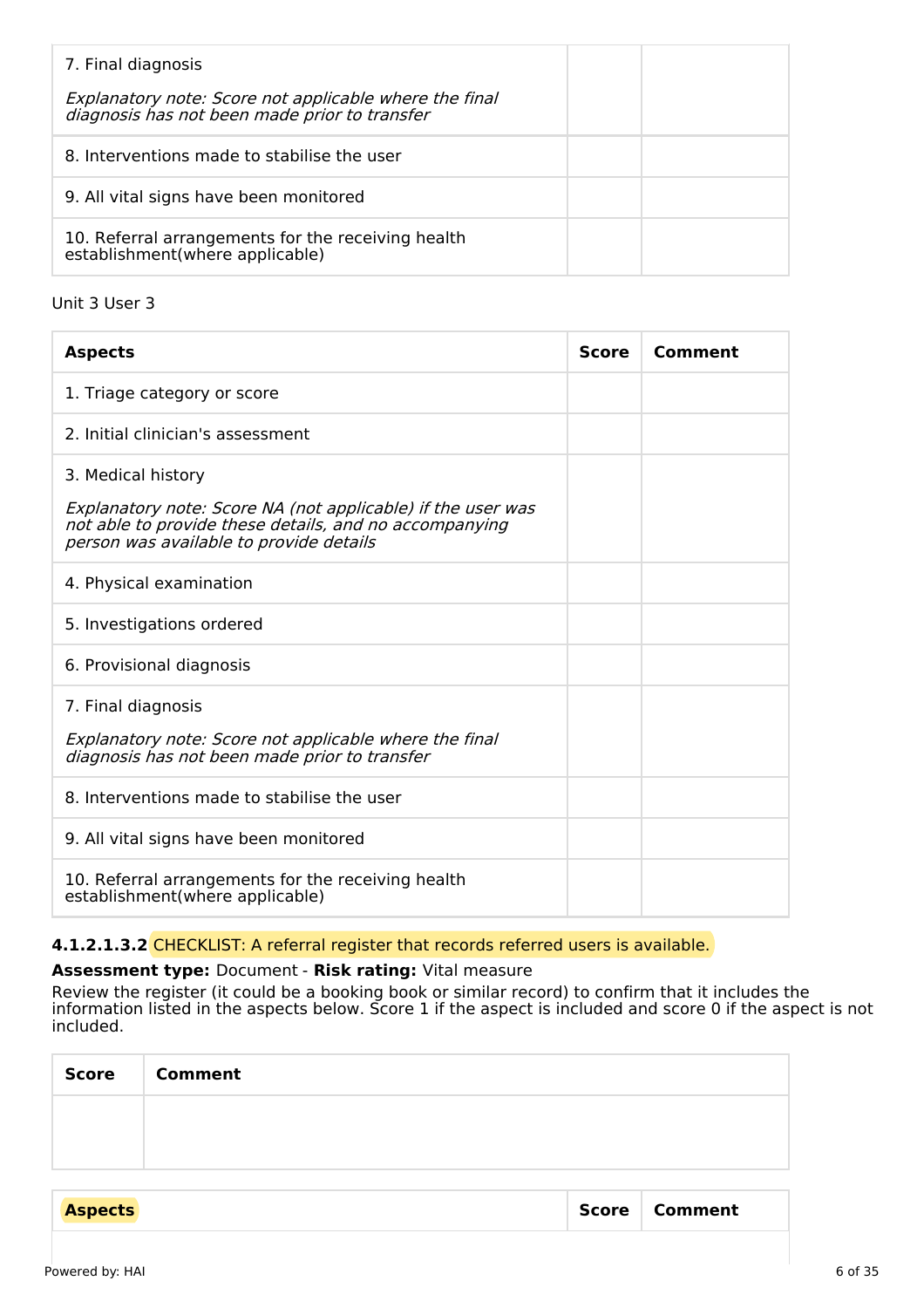| 1. Name of referred user                      |  |
|-----------------------------------------------|--|
| 2. Name of referring health establishment     |  |
| 3. Name of referring health care practitioner |  |
| 4. Name of receiving health establishment     |  |
| 5. Reason for referral                        |  |
| 6. Date referred                              |  |

**Standard 4.1.2.2 5(3)** The health establishment must maintain a system of referral as established by the responsible authority.

**Criterion 4.1.2.2.1 5(4)(a) The health establishment must ensure that users are provided with information relating to their referral to another health establishment.**

**4.1.2.2.1.1** CHECKLIST: Health care providers are able to explain what information they provide to users being referred.

#### **Assessment type:** Staff interview - **Risk rating:** Essential measure

Interview three health care providers to establish if they are aware of the information that must be provided to users who are referred. Answers should be provided to the questions below: Score 1 if the health care provider provides correct answers and 0 if the health care provider does not provide the correct answers.

| <b>Score</b> | <b>Comment</b> |
|--------------|----------------|
|              |                |
|              |                |

# Unit 1 Health care provider 1

| <b>Aspects</b>                                                                                                                                                                                                                      | <b>Score</b> | Comment |
|-------------------------------------------------------------------------------------------------------------------------------------------------------------------------------------------------------------------------------------|--------------|---------|
| 1. Why are they being referred? (reason for referral)                                                                                                                                                                               |              |         |
| 2. Where should they go? (the health establishment referred<br>to)                                                                                                                                                                  |              |         |
| 3. What should they do after being seen by the<br>person/service they have been referred to? (Do they need to<br>return to the CHC for further care, or will further care be<br>provided by the service they are being referred to) |              |         |

#### Unit 2 Health care provider 2

| <b>Aspects</b>                                                                                                                                                                                                                      | <b>Score</b> | Comment |
|-------------------------------------------------------------------------------------------------------------------------------------------------------------------------------------------------------------------------------------|--------------|---------|
| 1. Why are they being referred? (reason for referral)                                                                                                                                                                               |              |         |
| 2. Where should they go? (the health establishment referred<br>to)                                                                                                                                                                  |              |         |
| 3. What should they do after being seen by the<br>person/service they have been referred to? (Do they need to<br>return to the CHC for further care, or will further care be<br>provided by the service they are being referred to) |              |         |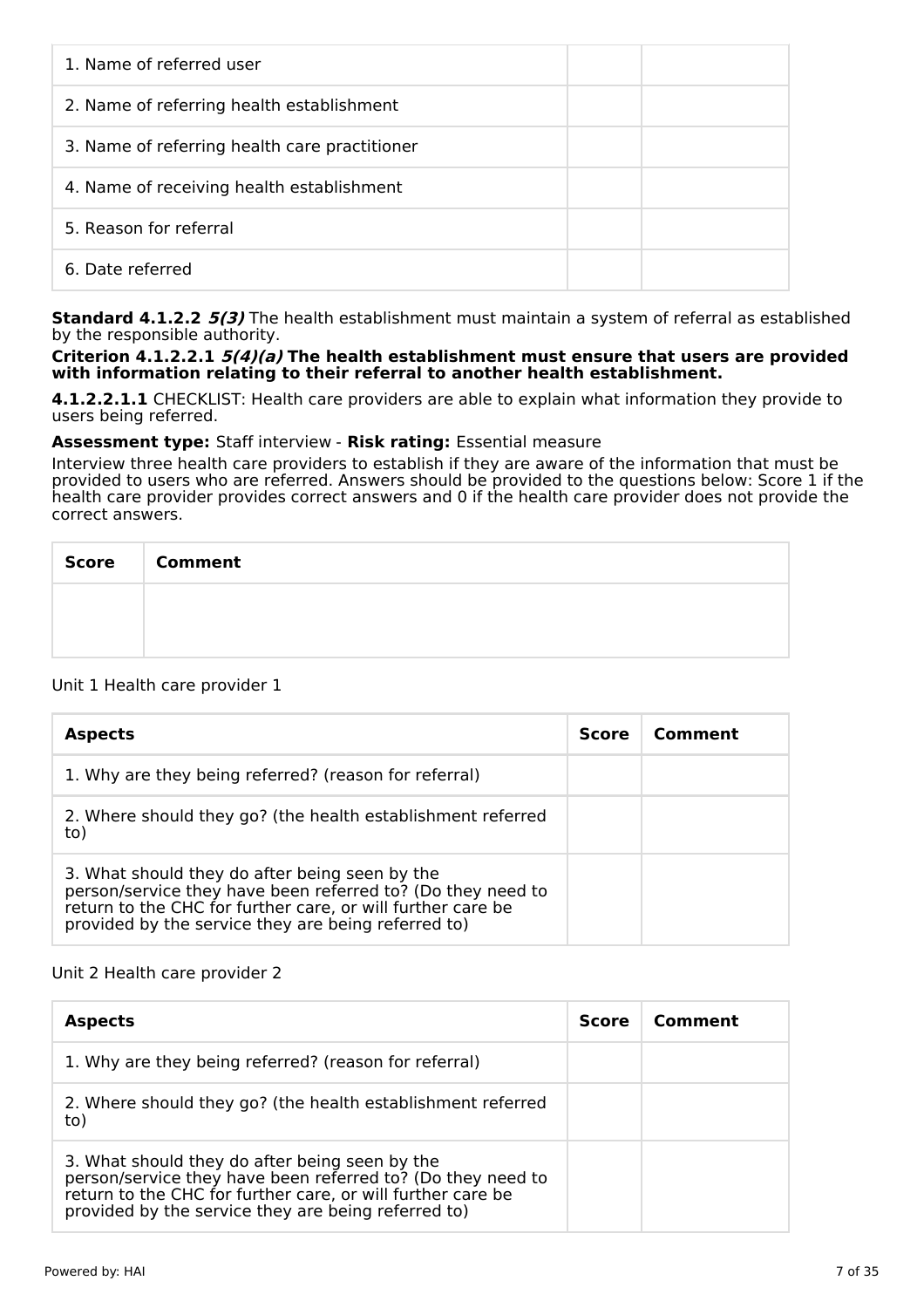| <b>Aspects</b>                                                                                                                                                                                                                      | Score | Comment |
|-------------------------------------------------------------------------------------------------------------------------------------------------------------------------------------------------------------------------------------|-------|---------|
| 1. Why are they being referred? (reason for referral)                                                                                                                                                                               |       |         |
| 2. Where should they go? (the health establishment referred<br>to)                                                                                                                                                                  |       |         |
| 3. What should they do after being seen by the<br>person/service they have been referred to? (Do they need to<br>return to the CHC for further care, or will further care be<br>provided by the service they are being referred to) |       |         |

#### **Criterion 4.1.2.2.2 5(4)(b) The health establishment must ensure that a copy of the referral document is kept in the user's health record.**

**4.1.2.2.2.1** CHECKLIST: The health records of the last three users referred out of the health establishment contain copies of a referral letter sent to the receiving health establishment.

### **Assessment type:** Patient record audit - **Risk rating:** Essential measure

Request the documented record (register or similar) of referrals out of the health establishment and ask for the health records of the last three users referred. Check whether the referral letter includes the aspects listed below. Score 1 if the aspect is included and 0 if it is not included. Where there is no register available, score 0.

| <b>Score</b> | <b>Comment</b> |
|--------------|----------------|
|              |                |
|              |                |

# Unit 1 Health record 1

| <b>Aspects</b>                                | <b>Score</b> | Comment |
|-----------------------------------------------|--------------|---------|
| 1. Name of user                               |              |         |
| 2. Name of referring health establishment     |              |         |
| 3. Name of referring health care practitioner |              |         |
| 4. Name of receiving health establishment     |              |         |
| 5. Summary of clinical details                |              |         |

# Unit 2 Health record 2

| <b>Aspects</b>                                | <b>Score</b> | Comment |
|-----------------------------------------------|--------------|---------|
| 1. Name of user                               |              |         |
| 2. Name of referring health establishment     |              |         |
| 3. Name of referring health care practitioner |              |         |
| 4. Name of receiving health establishment     |              |         |
| 5. Summary of clinical details                |              |         |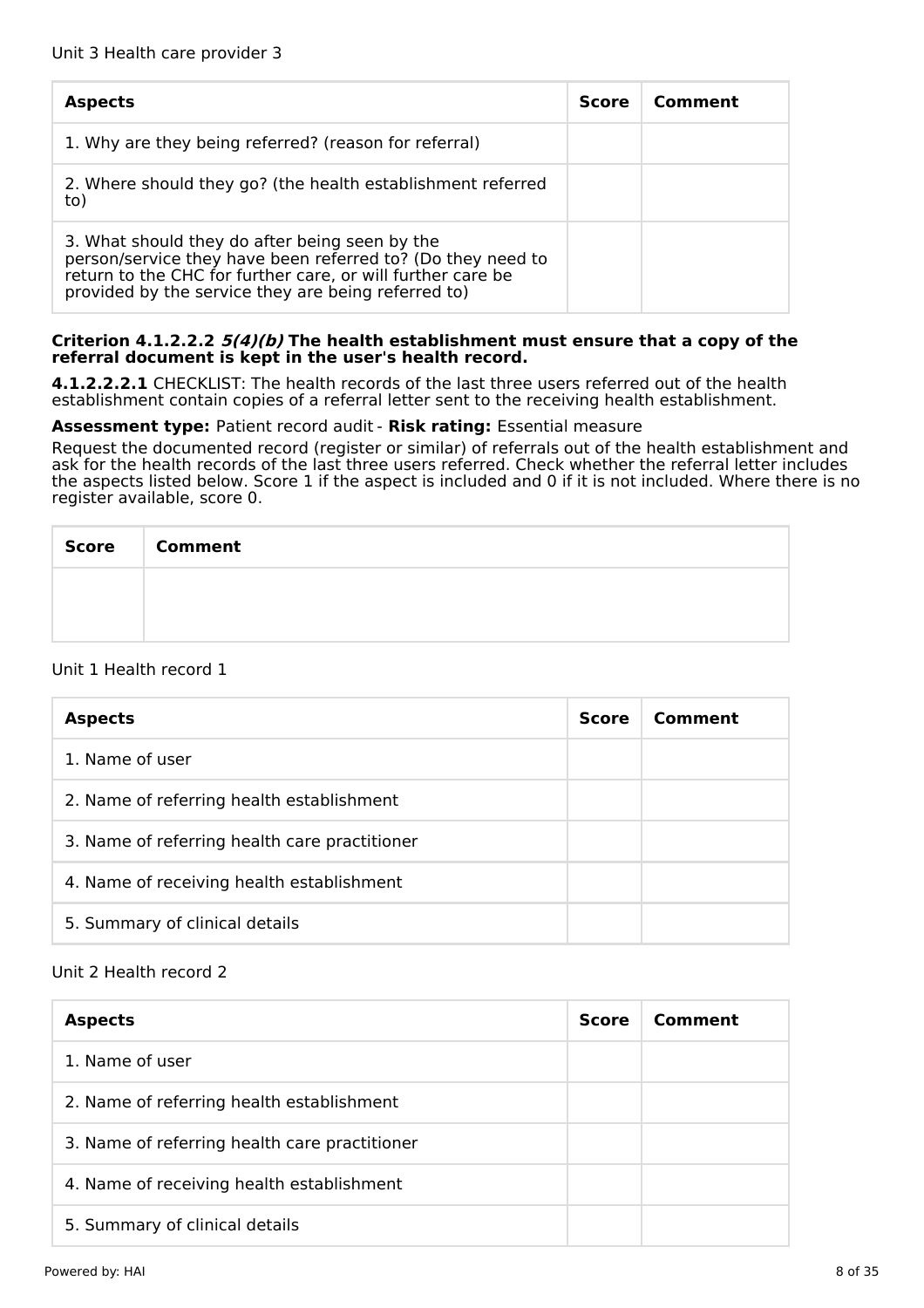| <b>Aspects</b>                                | <b>Score</b> | Comment |
|-----------------------------------------------|--------------|---------|
| 1. Name of user                               |              |         |
| 2. Name of referring health establishment     |              |         |
| 3. Name of referring health care practitioner |              |         |
| 4. Name of receiving health establishment     |              |         |
| 5. Summary of clinical details                |              |         |

# **Sub Domain 4.1.3 22** Waiting times

**Standard 4.1.3.1 22** The health establishment must monitor waiting times against the National Core Standards for Health Establishments in South Africa.

#### **Criterion 4.1.3.1.1 22 Waiting times are monitored and improvement plans are implemented.**

**4.1.3.1.1.1** The average waiting time for each triage category is visibly displayed in the waiting area.

#### **Assessment type:** Observation - **Risk rating:** Vital measure

The aim of this requirement is to give users an indication of how long they should expect to wait in the emergency unit and to assist personnel to work within the scope of the target waiting times. The document reflecting the average waiting times must be displayed in an area which is easily visible to users waiting to receive care. The average waiting time for each triage category as calculated in the previous waiting time report must be displayed. Not applicable: Never

| Score | <b>Comment</b> |
|-------|----------------|
|       |                |
|       |                |

# **Domain 4.2 CLINICAL GOVERNANCE AND CLINICAL CARE**

**Sub Domain 4.2.1 6** User health records and management

**Standard 4.2.1.1 6(1)** The health establishment must ensure that health records of health care users are protected, managed and kept confidential in line with section 14, 15 and 17 of the Act.

#### **Criterion 4.2.1.1.1 6(2)(b) The health establishment must ensure confidentiality of health records.**

**4.2.1.1.1.1** Records are not left unattended in clinical service areas.

#### **Assessment type:** Observation - **Risk rating:** Essential measure

Observe how user health records are managed in the emergency unit and check whether unauthorised individuals would be able to access the information in the health records. This will include the health records of users waiting to be seen, users who have already been seen but their records have not yet been returned to the records storage area/room, health records being used for clinical audit or other administrative purposes, or health records outside the records storage area/room for any other reason. Such records should be kept in a manner which safeguards against unauthorised access to the content of the record. Not applicable: Never

| Score | <b>Comment</b> |
|-------|----------------|
|       |                |
|       |                |

**Standard 4.2.1.2 6(3)** The health establishment must create and maintain a system of health records of users in accordance with the requirements of section 13 of the Act.

**Criterion 4.2.1.2.1 6(4)(a) The health establishment must record the biographical data of the user and the identification and contact information of the user and his or her next of**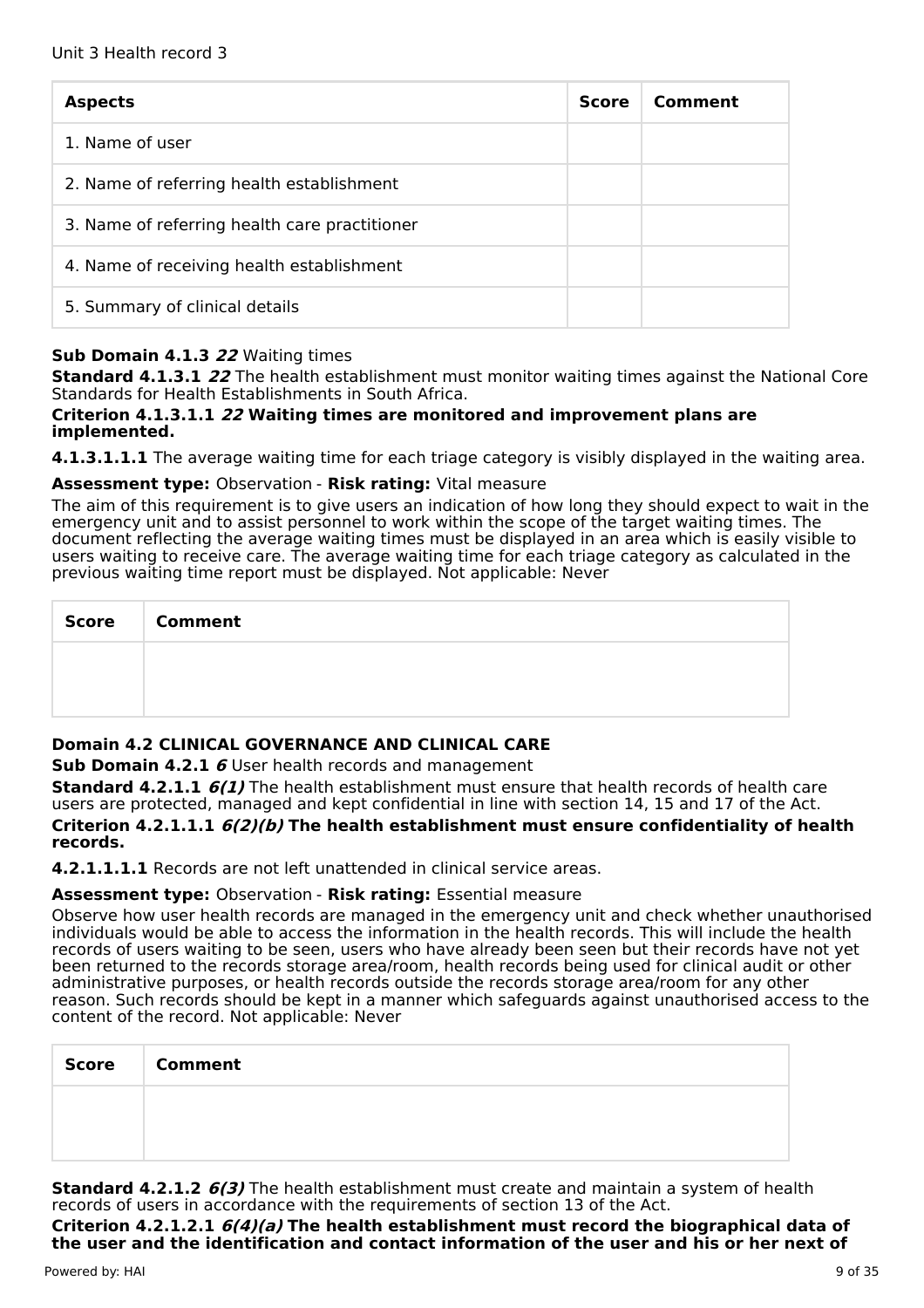#### **kin.**

#### **4.2.1.2.1.1** CHECKLIST: Biographical, demographic and contact information of the user is recorded in the user's health record.

# **Assessment type:** Patient record audit - **Risk rating:** Essential measure

Use the checklist below to check whether user records contain the required details as listed below. Select three records of users who were seen in the unit within at the time of inspection. Score 1 if the detail is recorded and 0 if it is not recorded.

| Score   Comment |
|-----------------|
|                 |
|                 |

### Unit 1 User record 1

| <b>Aspects</b>                                                     | <b>Score</b> | Comment |  |  |
|--------------------------------------------------------------------|--------------|---------|--|--|
| Administrative details (on cover of record)                        |              |         |  |  |
| 1. Name and surname                                                |              |         |  |  |
| 2. User file number                                                |              |         |  |  |
| 3. Health establishment name                                       |              |         |  |  |
| 4. Gender                                                          |              |         |  |  |
| 5. ID/refugee/passport number or date of birth                     |              |         |  |  |
| <b>Demographic details</b>                                         |              |         |  |  |
| 6. Residential address                                             |              |         |  |  |
| 7. Personal contact details                                        |              |         |  |  |
| 8. Name and surname of parents or guardian (if user is a<br>minor) |              |         |  |  |
| 9. Next of kin contact details                                     |              |         |  |  |

#### Unit 2 User record 2

| <b>Aspects</b>                                 | <b>Score</b> | Comment |  |  |  |
|------------------------------------------------|--------------|---------|--|--|--|
| Administrative details (on cover of record)    |              |         |  |  |  |
| 1. Name and surname                            |              |         |  |  |  |
| 2. User file number                            |              |         |  |  |  |
| 3. Health establishment name                   |              |         |  |  |  |
| 4. Gender                                      |              |         |  |  |  |
| 5. ID/refugee/passport number or date of birth |              |         |  |  |  |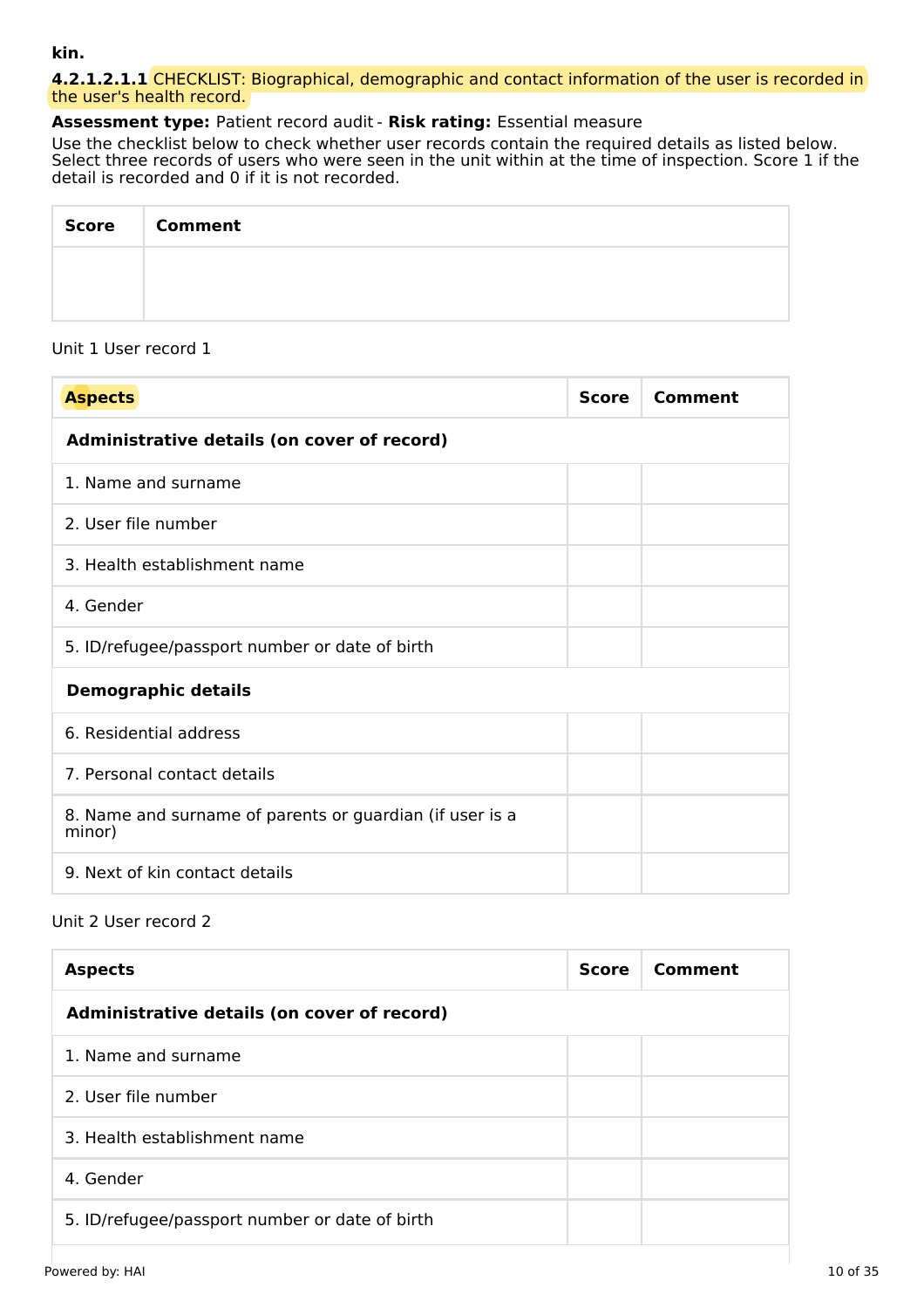| <b>Demographic details</b>                                         |  |
|--------------------------------------------------------------------|--|
| 6. Residential address                                             |  |
| 7. Personal contact details                                        |  |
| 8. Name and surname of parents or guardian (if user is a<br>minor) |  |
| 9. Next of kin contact details                                     |  |

#### **Criterion 4.2.1.2.2 6(4)(b) The health establishment must record information relating to the examination and health care interventions of users.**

**4.2.1.2.2.1** CHECKLIST: The clinical assessment and management plan for the user is recorded in the user health record.

#### **Assessment type:** Patient record audit - **Risk rating:** Vital measure

Select three health records of users who were seen in the unit. Check whether the user health records contain the details listed below. Score 1 if the detail is recorded and 0 if it is not recorded.

| Score   Comment |
|-----------------|
|                 |
|                 |

### Unit 1 Health record 1

| <b>Aspects</b>                                                                                            | <b>Score</b> | <b>Comment</b> |
|-----------------------------------------------------------------------------------------------------------|--------------|----------------|
| <b>Patient profile</b>                                                                                    |              |                |
| 1. Health risk factors (alcohol, smoking, other substances,<br>physical activity, diet, sexual behaviour) |              |                |
| 2. Known chronic conditions                                                                               |              |                |
| 3. Surgical history                                                                                       |              |                |
| 4. Allergies (where applicable)                                                                           |              |                |
| <b>Clinical management</b>                                                                                |              |                |
| 5. Length/height of user                                                                                  |              |                |
| 6. Weight                                                                                                 |              |                |
| 7. Blood pressure                                                                                         |              |                |
| 8. Temperature                                                                                            |              |                |
| 9. Pulse rate                                                                                             |              |                |
| 10. Blood sugar(where applicable)                                                                         |              |                |
| 11. Urine dipstick(where applicable)                                                                      |              |                |
| 12. Basic screening where indicated (HIV, TB, STI, diabetes)                                              |              |                |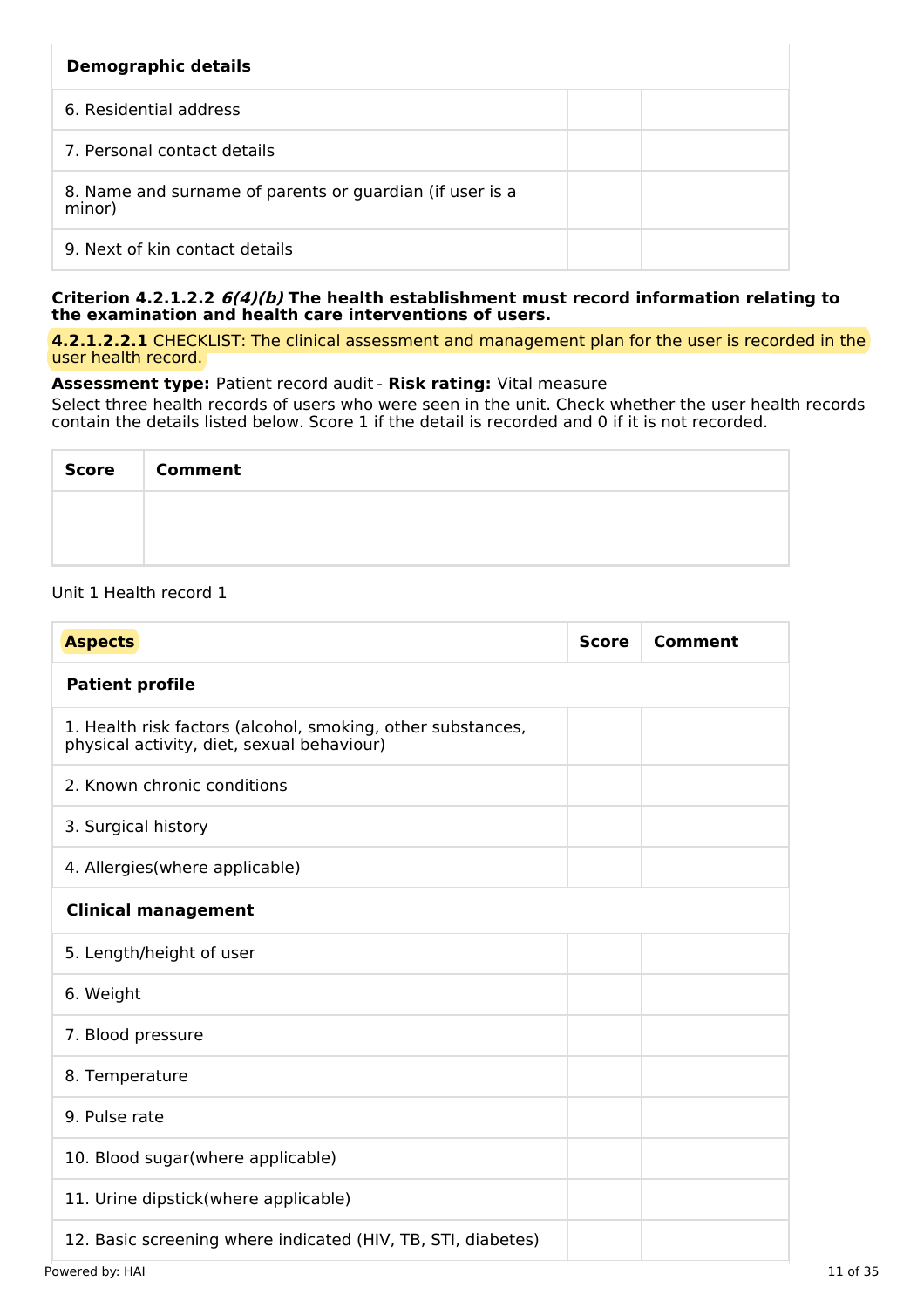| 13. Current chronic conditions                                                                                                                        |
|-------------------------------------------------------------------------------------------------------------------------------------------------------|
| 14. Presenting complaints                                                                                                                             |
| <b>Examination</b>                                                                                                                                    |
| 15. General(this will include but not limited to respiratory,<br>cardiovascular, abdominal, central nervous system,<br>musculoskeletal, mental state) |
| 16. Diagnostic and Statistical Manual of Mental Disorders V<br>(applicable to mental health care users only)                                          |
| 17. Triage category or score                                                                                                                          |
| 18. Diagnosis                                                                                                                                         |
| <b>User management</b>                                                                                                                                |
| 19. Investigation/tests requested                                                                                                                     |
| 20. Results of investigations/test recorded                                                                                                           |
| 21. Health education provided                                                                                                                         |
| 22. Treatment prescribed                                                                                                                              |
| 23. Date of next visit indicated (where applicable)                                                                                                   |
| 24. Transfer arrangements for the receiving health<br>establishment (where applicable)                                                                |
| 25. Health Care Practitioner's name and surname                                                                                                       |
| 26. Health Care Practitioner's designation                                                                                                            |
| 27. Health Care Practitioner's signature                                                                                                              |
| 28. Date signed by Health Care Practitioner                                                                                                           |

# Unit 2 Health record 2

| <b>Aspects</b>                                                                                            | <b>Score</b> | Comment |
|-----------------------------------------------------------------------------------------------------------|--------------|---------|
| <b>Patient profile</b>                                                                                    |              |         |
| 1. Health risk factors (alcohol, smoking, other substances,<br>physical activity, diet, sexual behaviour) |              |         |
| 2. Known chronic conditions                                                                               |              |         |
| 3. Surgical history                                                                                       |              |         |
| 4. Allergies (where applicable)                                                                           |              |         |

# **Clinical management**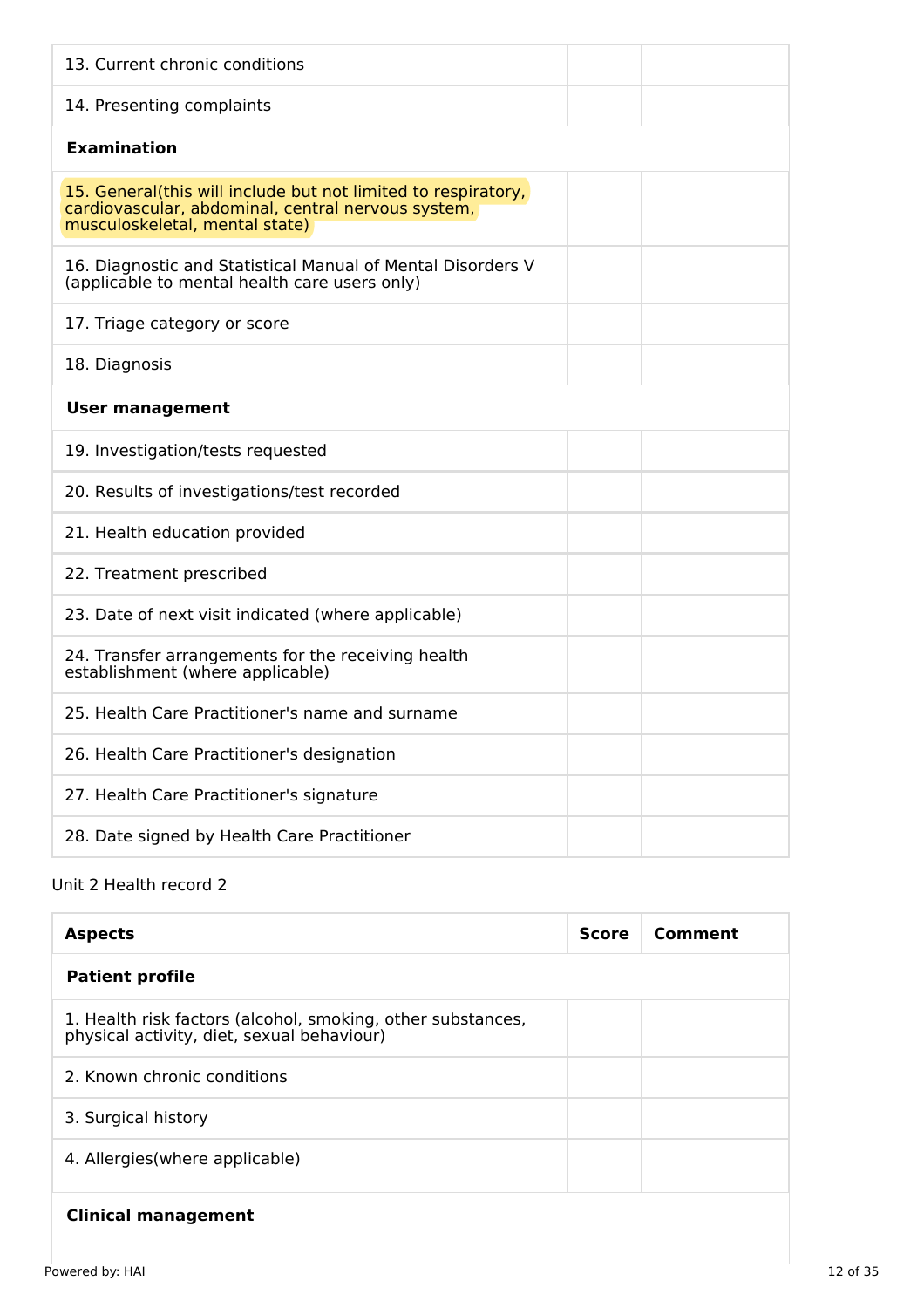| 5. Length/height of user                                                                                                                              |  |
|-------------------------------------------------------------------------------------------------------------------------------------------------------|--|
| 6. Weight                                                                                                                                             |  |
| 7. Blood pressure                                                                                                                                     |  |
| 8. Temperature                                                                                                                                        |  |
| 9. Pulse rate                                                                                                                                         |  |
| 10. Blood sugar(where applicable)                                                                                                                     |  |
| 11. Urine dipstick(where applicable)                                                                                                                  |  |
| 12. Basic screening where indicated (HIV, TB, STI, diabetes)                                                                                          |  |
| 13. Current chronic conditions                                                                                                                        |  |
| 14. Presenting complaints                                                                                                                             |  |
| <b>Examination</b>                                                                                                                                    |  |
| 15. General(this will include but not limited to respiratory,<br>cardiovascular, abdominal, central nervous system,<br>musculoskeletal, mental state) |  |
| 16. Diagnostic and Statistical Manual of Mental Disorders V<br>(applicable to mental health care users only)                                          |  |
| 17. Triage category or score                                                                                                                          |  |
| 18. Diagnosis                                                                                                                                         |  |
| <b>User management</b>                                                                                                                                |  |
| 19. Investigation/tests requested                                                                                                                     |  |
| 20. Results of investigations/test recorded                                                                                                           |  |
| 21. Health education provided                                                                                                                         |  |
| 22. Treatment prescribed                                                                                                                              |  |
| 23. Date of next visit indicated (where applicable)                                                                                                   |  |
| 24. Transfer arrangements for the receiving health<br>establishment (where applicable)                                                                |  |
| 25. Health Care Practitioner's name and surname                                                                                                       |  |
| 26. Health Care Practitioner's designation                                                                                                            |  |
| 27. Health Care Practitioner's signature                                                                                                              |  |
| 28. Date signed by Health Care Practitioner                                                                                                           |  |

**Standard 4.2.1.3 6(5)** The health establishment must have a formal process to be followed when obtaining informed consent from the user.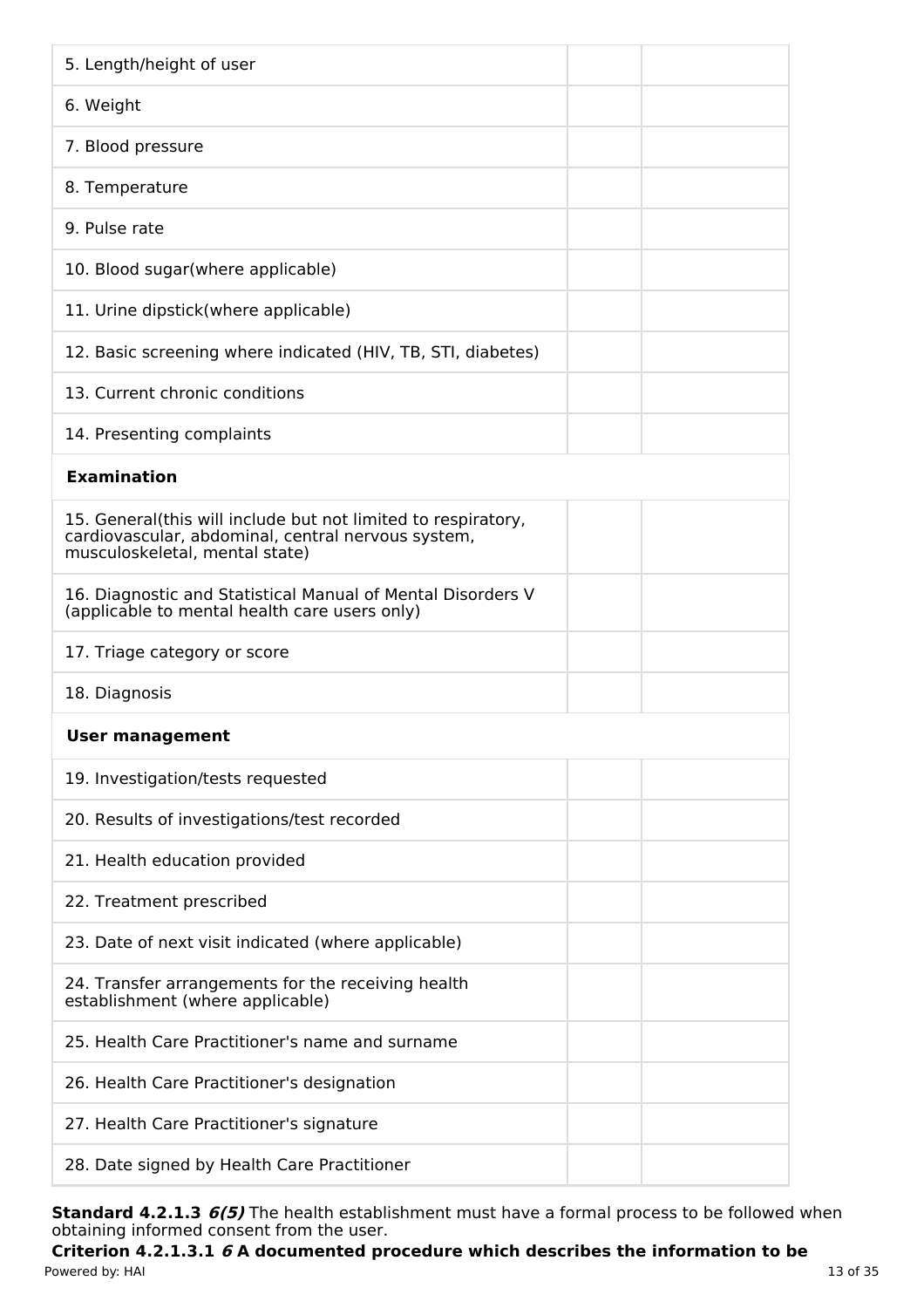#### **collected and discussed during the process to obtain informed consent is implemented, in accordance with Chapter 2 of the National Health Act(Section 7).**

**4.2.1.3.1.1** CHECKLIST: Forms used for informed consent are completed correctly by the health care providers at the 24-hour emergency unit.

### **Assessment type:** Patient record audit - **Risk rating:** Vital measure

Select three health records of users who were seen at the time of inspection and had to sign informed consent for a procedure. Check whether the details listed below are recorded on the consent forms. Score 1 if the detail is recorded and 0 if it is not recorded.

| Score   Comment |
|-----------------|
|                 |
|                 |

# Unit 1 Health record 1

| <b>Aspects</b>                                                                                           | <b>Score</b> | Comment |
|----------------------------------------------------------------------------------------------------------|--------------|---------|
| 1. User's full name(s) and surname are written on the<br>consent form                                    |              |         |
| 2. The user's age OR date of birth OR identity number is<br>documented on the consent form               |              |         |
| 3. The exact nature of the operation/procedure/treatment is<br>written on the consent form               |              |         |
| 4. The name of the person who signed the consent is<br>documented (this could be the parent or guardian) |              |         |
| Explanatory note: This aspect is not applicable where the<br>user signed the consent form                |              |         |
| 5. The consent form is signed by the user or parent/guardian                                             |              |         |
| 6. The consent form is signed by the health care provider                                                |              |         |
| 7. The consent form is dated                                                                             |              |         |

# Unit 2 Health record 2

| <b>Aspects</b>                                                                                                                                                                                        | <b>Score</b> | Comment |
|-------------------------------------------------------------------------------------------------------------------------------------------------------------------------------------------------------|--------------|---------|
| 1. User's full name(s) and surname are written on the<br>consent form                                                                                                                                 |              |         |
| 2. The user's age or date of birth or identity number is<br>documented on the consent form                                                                                                            |              |         |
| 3. The exact nature of the operation/procedure/treatment is<br>written on the consent form                                                                                                            |              |         |
| 4. The name of the person who signed the consent is<br>documented (this could be the parent or quardian)<br>Explanatory note: This aspect is not applicable where the<br>user signed the consent form |              |         |
| 5. The consent form is signed by the user or parent/guardian                                                                                                                                          |              |         |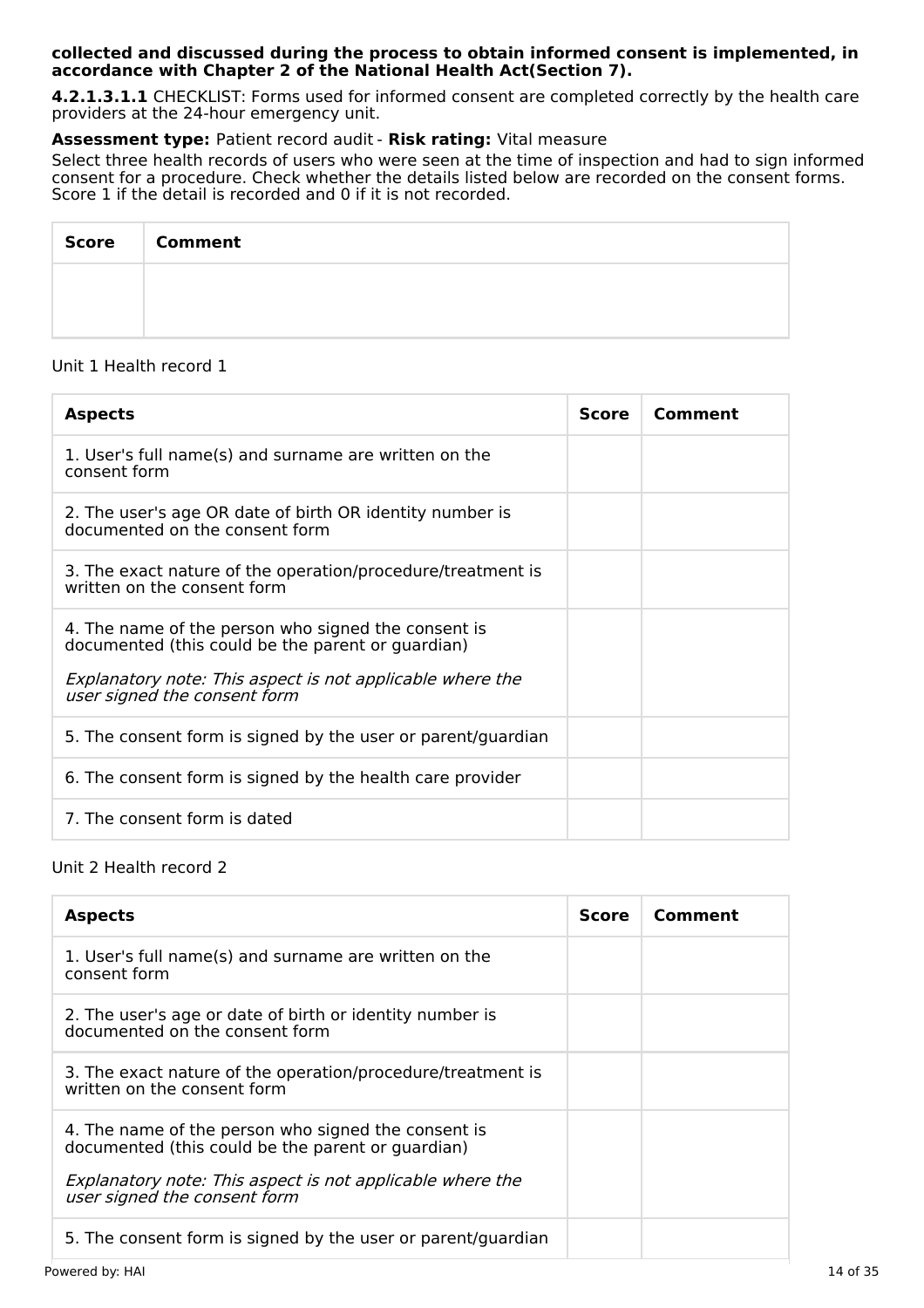| 6. The consent form is signed by the health care provider |  |
|-----------------------------------------------------------|--|
| 7. The consent form is dated                              |  |

# **Sub Domain 4.2.2 7** Clinical management

**Standard 4.2.2.1 7(1)** The health establishment must establish and maintain clinical management systems, structures and procedures that give effect to national policies and guidelines.

#### **Criterion 4.2.2.1.1 7(2)(b) The health establishment must establish and maintain systems, structures and programmes to manage clinical risks.**

**4.2.2.1.1.1** CHECKLIST: A standard operating procedure for handover between shifts is available.

#### **Assessment type:** Document - **Risk rating:** Vital measure

Check the standard operating procedure to see if the aspects listed below are included and explained. Score 1 if the aspect is included and explained, score 0 if it is not included or not explained. NB: The standard operating procedure must as minimum comply with the following requirements: Title of the document, Name of the District or sub-district or health establishment , signed and dated by the accounting officer or delegated person, signed and dated by the compiler or chairperson of committee that developed the document (optional),date of implementation or approval, date of next review (Documents must be reviewed at a minimum every 5 years),summary of changes made to each version of the document (optional).NB: If signed by a delegated official a delegation letter or document is required, document can manual or electronic.

| Score | <b>Comment</b> |
|-------|----------------|
|       |                |
|       |                |

| <b>Aspects</b>                                                                                                            | Score | Comment |
|---------------------------------------------------------------------------------------------------------------------------|-------|---------|
| 1. The individual responsible for conducting the handover (is<br>it the nurse caring for the user or shift leader)        |       |         |
| 2. Describe the handover process                                                                                          |       |         |
| 3. The minimum details to be provided at handover<br>(summary of patient condition, procedures and treatment<br>required) |       |         |
| 4. When should the handover take place                                                                                    |       |         |

**4.2.2.1.1.2** CHECKLIST: Health records demonstrate that the correct handover procedure was followed between health care providers and emergency medical services (EMS) personnel.

#### **Assessment type:** Patient record audit - **Risk rating:** Vital measure

Review three health records and check if the aspects listed below have been documented. Score 1 if the aspect is documented and 0 if it is not documented.

| <b>Score</b> | <b>Comment</b> |
|--------------|----------------|
|              |                |
|              |                |

#### Unit 1 User health record 1

| <b>Aspects</b>              | Score   Comment |
|-----------------------------|-----------------|
| 1. Name and Surname of user |                 |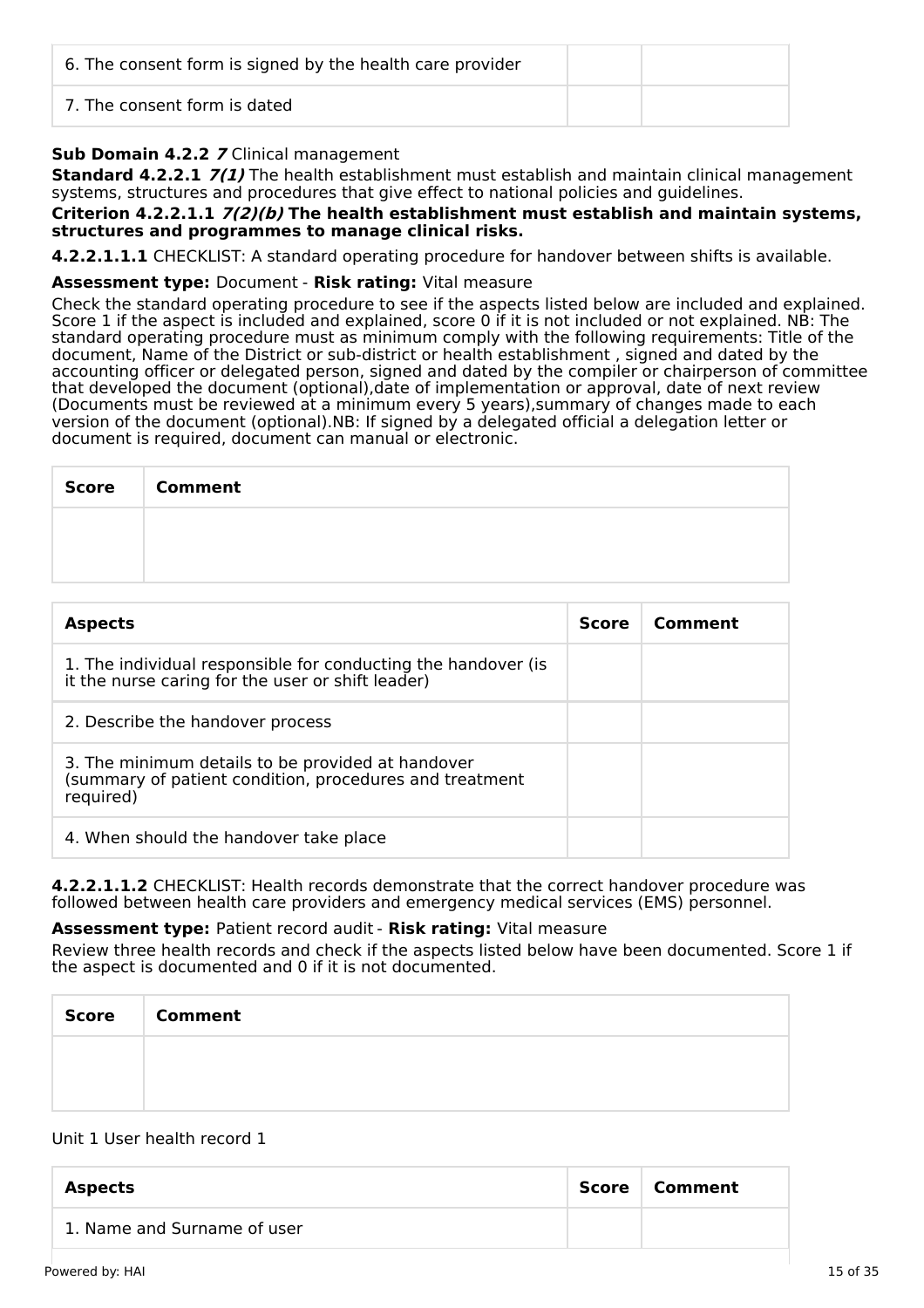| 2. Clinical status of the user                                                                                 |
|----------------------------------------------------------------------------------------------------------------|
| 3. User pain score                                                                                             |
| 4. Vital signs                                                                                                 |
| 5. Previous/Known medical history                                                                              |
| 6. Treatment given to the user, i.e. how the user was<br>managed by EMS prior to arriving at the CHC           |
| 7. Time of arrival of EMS                                                                                      |
| 8. Time of handover                                                                                            |
| 9. Method of transfer of user from health establishment to<br>ambulance, i.e. walking, stretcher or wheelchair |
| 10. The name and designation of the health care provider to<br>whom the user was handed over to.               |
| 11. Signatures of transferring and receiving health care<br>personnel                                          |

### Unit 2 User health record 2

| <b>Aspects</b>                                                                                                 | <b>Score</b> | Comment |
|----------------------------------------------------------------------------------------------------------------|--------------|---------|
| 1. Name and Surname of user                                                                                    |              |         |
| 2. Clinical status of the user                                                                                 |              |         |
| 3. User pain score                                                                                             |              |         |
| 4. Vital signs                                                                                                 |              |         |
| 5. Previous/Known medical history                                                                              |              |         |
| 6. Treatment given to the user, i.e. how the user was<br>managed by EMS prior to arriving at the CHC           |              |         |
| 7. Time of arrival of EMS                                                                                      |              |         |
| 8. Time of handover                                                                                            |              |         |
| 9. Method of transfer of user from health establishment to<br>ambulance, i.e. walking, stretcher or wheelchair |              |         |
| 10. The name and designation of the health care provider to<br>whom the user was handed over to.               |              |         |
| 11. Signatures of transferring and receiving health care<br>personnel                                          |              |         |

**Standard 4.2.2.2 7(2)** (b) A health establishment must establish and maintain systems, structures and programmes to manage clinical risk.

#### **Criterion 4.2.2.2.1 7 The health establishment implements process to ensure environmental cleanliness.**

**4.2.2.2.1.1** CHECKLIST: The service areas in the emergency unit are clean.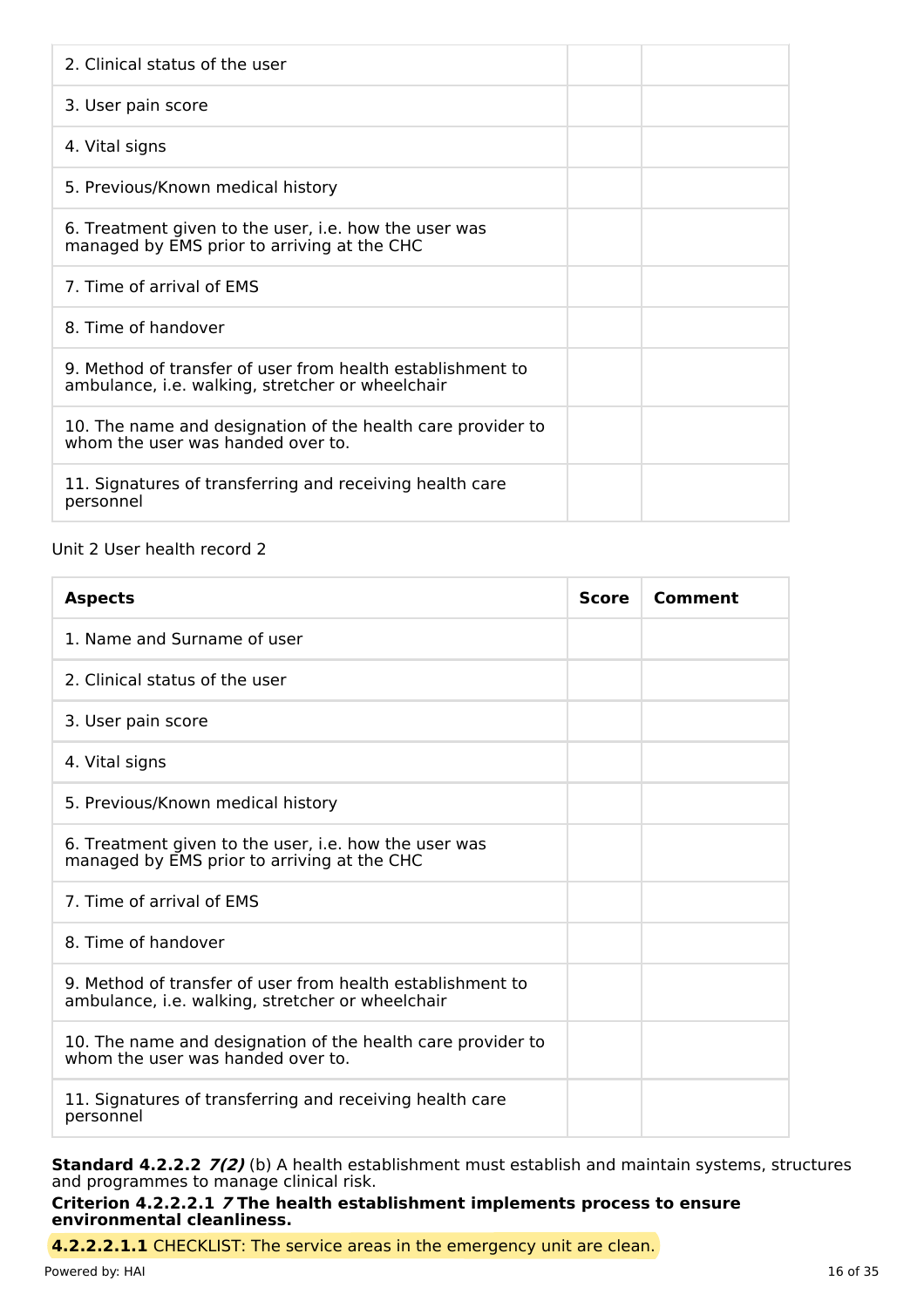#### **Assessment type:** Observation - **Risk rating:** Vital measure

Verify whether the service areas listed below are clean. Inspector to observe general cleanliness of the area including but not limited to whether the area is free of dirt and stains. Score 1 if the area is clean and score 0 if not clean. Score NA (not applicable) if an indicated area does not exist in the health establishment.

| <b>Score</b> | <b>Comment</b> |
|--------------|----------------|
|              |                |
|              |                |

| <b>Aspects</b>             | Score | Comment |
|----------------------------|-------|---------|
| 1. Consulting room         |       |         |
| 2. Triage area/room        |       |         |
| 3. Resuscitation room/area |       |         |

#### **4.2.2.2.1.2** All work completed is verified by the cleaning supervisor or a delegated member of personnel.

#### **Assessment type:** Document - **Risk rating:** Essential measure

Daily inspections will ensure the cleanliness of the building. The person responsible for overseeing the cleaning service must inspect the building daily to confirm that cleaning has been carried out according to the schedule and that all areas attended to have been effectively cleaned. Monitoring tools (e.g. checklists/tick sheets) listing all cleaning tasks must be completed for each room or area. Not applicable: Never

| Score   Comment |
|-----------------|
|                 |
|                 |

#### **Criterion 4.2.2.2.2 7 The management of emergency resuscitations must be guided and monitored to improve user outcomes.**

**4.2.2.2.2.1** CHECKLIST: The resuscitation room is equipped with functional, basic resuscitation equipment.

#### **Assessment type:** Observation - **Risk rating:** Vital measure

Use the checklist below to check whether the resuscitation/emergency room complies with measures for functional basic equipment. Check the room where resuscitation is performed. Score 1 if the item is available and functional and 0 if it is not available or not functional.

| <b>Score</b> | <b>Comment</b> |
|--------------|----------------|
|              |                |
|              |                |

| <b>Aspects</b>                                                                                                 | <b>Score</b> | Comment |
|----------------------------------------------------------------------------------------------------------------|--------------|---------|
| 1. Emergency trolley with lockable medicine drawer and<br>accessories                                          |              |         |
| 2. Patient trolley or stretcher with fowlers position or<br>examination couch or 2-part obstetric delivery bed |              |         |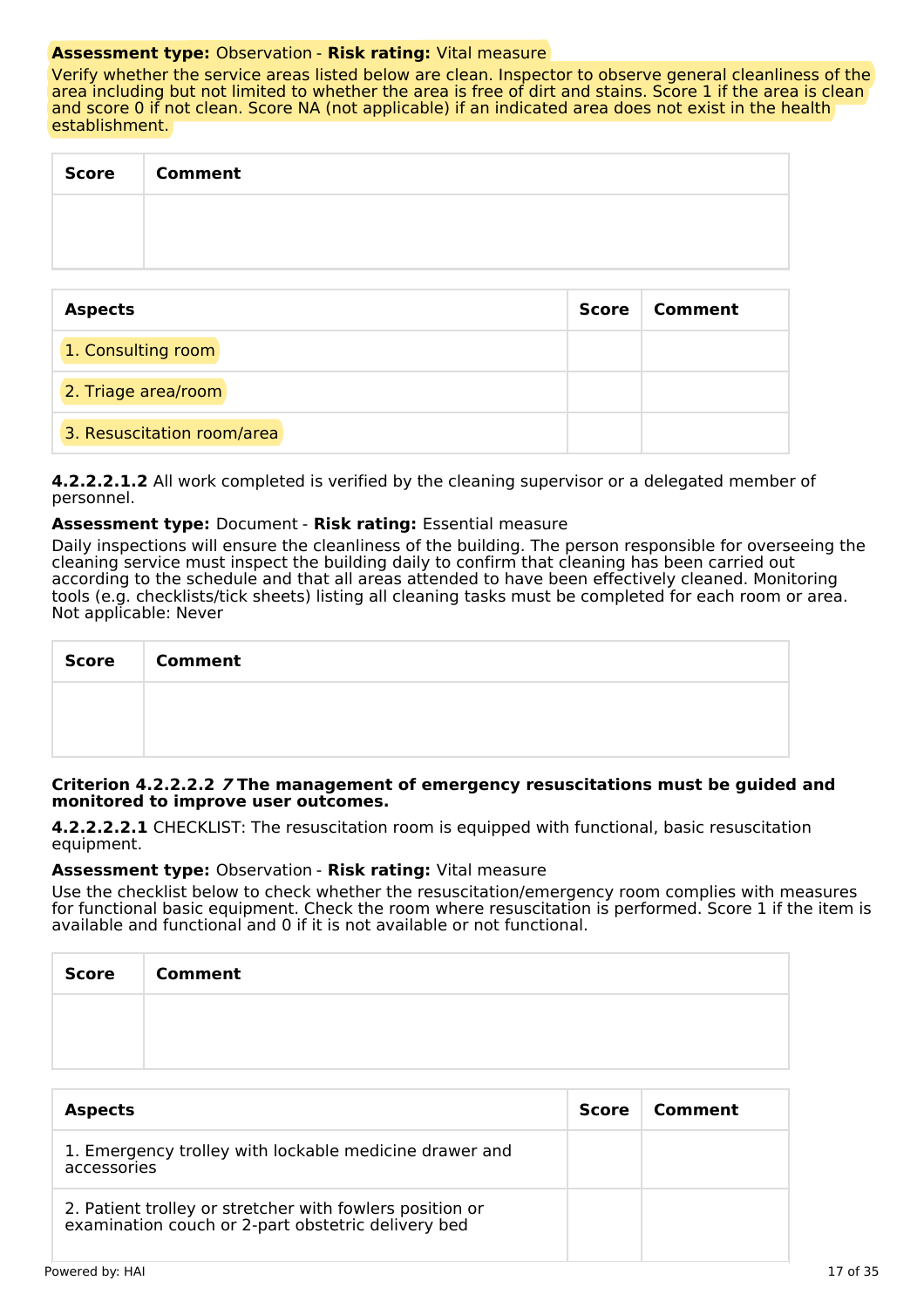| 3. Wall or mobile or ceiling mounted anglepoise-style<br>examination lamp                              |
|--------------------------------------------------------------------------------------------------------|
| 4. Nebuliser or face mask with nebuliser chamber for adult<br>and paediatric                           |
| 5. Functional electric powered or manual suction devices                                               |
| 6. Suction catheters sizes 8-14                                                                        |
| 7. Drip stand                                                                                          |
| 8. Dressing trolley                                                                                    |
| 9. Cardiac arrest board                                                                                |
| 10. Saturation monitor (pulse oximeter or within the<br>electronic baumanometer; adult and paediatric) |
| 11. Bin (general waste)                                                                                |
| 12. Bin (medical waste)                                                                                |
| 13. Suture material (Suture chromic g0/0 or g1/0 or g1/2<br>75cm)                                      |
| 14. Suture material (Suture nylon g2/0 or g3/0 or g3/8 45cm)                                           |
| 15. Suture material (Suture nylon g4/0 or g3/8 45cm)                                                   |
|                                                                                                        |
| 16. Thermal (space) blanket                                                                            |
| 17. Gloves (non-sterile): small, medium and large                                                      |
| 18. Gloves (surgical sterile): 6 or 6.5, 7 or 7.5 or 8                                                 |
| 19. Protective face shields or goggles with face mask                                                  |
| 20. Disposable plastic aprons                                                                          |
| 21. Disposable face masks                                                                              |
| 22. Resuscitation algorithms (adult, paediatric and neonatal)                                          |
| 23. Wall-mounted liquid hand soap dispenser                                                            |
| 24. Wall-mounted hand paper dispenser                                                                  |
| 25. Urinary (Foley's) catheter: 8f                                                                     |
| 26. Urinary (Foley's) catheters: 12f                                                                   |
| 27. Urinary (Foley's) catheters: 14f                                                                   |
| 28. Urinary (Foley's) catheters: 16f                                                                   |
| 29. Urinary (Foley's) catheters: 18f                                                                   |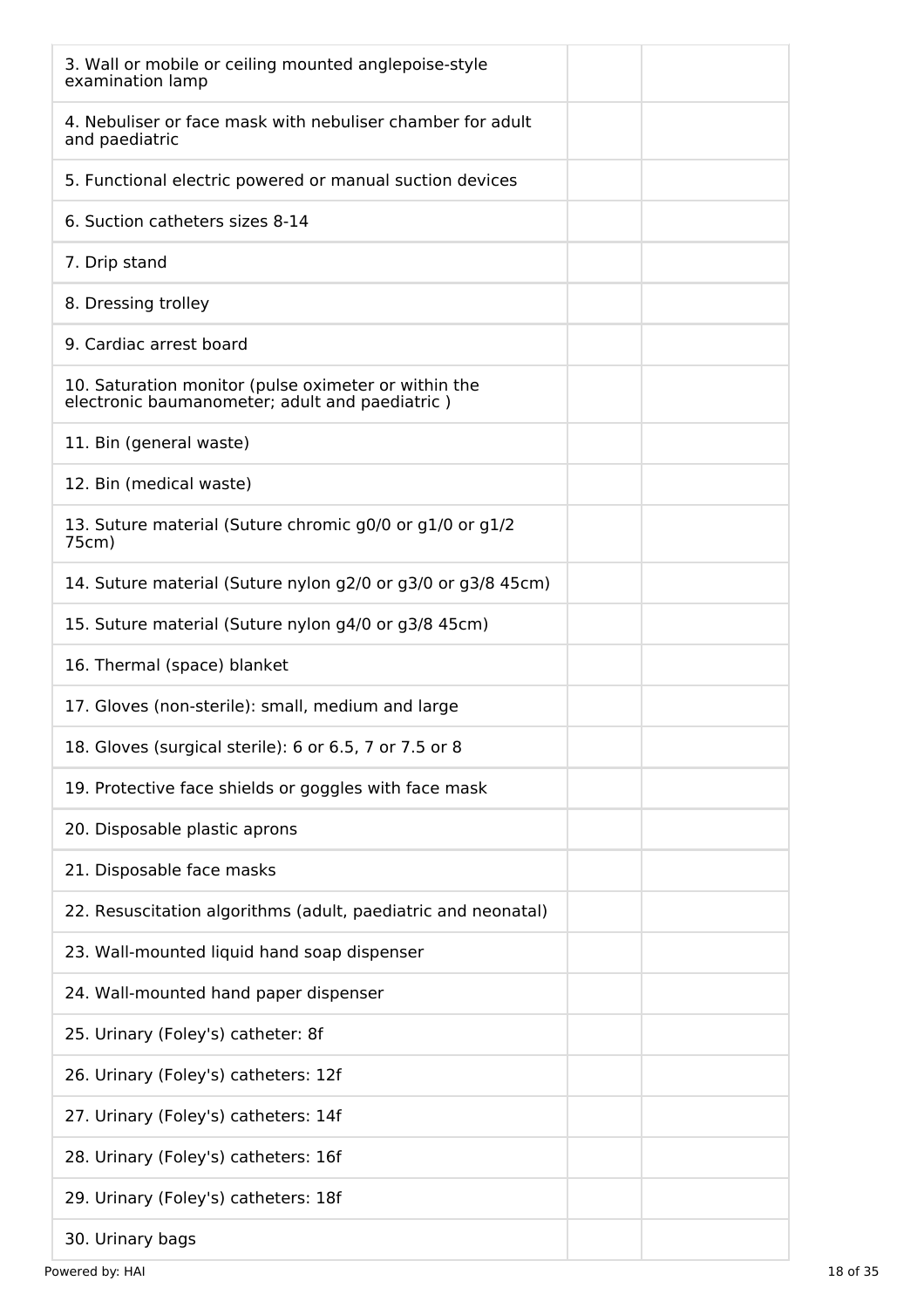#### **4.2.2.2.2.2** CHECKLIST: The emergency trolley at the 24-hour emergency unit is stocked with the medicines, medical supplies and equipment.

#### **Assessment type:** Observation - **Risk rating:** Non negotiable measure

Use the checklist below to check whether the emergency trolley is stocked with medicines, medical supplies and the equipment listed below. Check whether the equipment, medical supplies and medicines are available on the emergency trolley (or on other surfaces in the resuscitation room) and also check the expiry dates of medicines and medical supplies. Score 1 if the aspect listed is available, functional and not expired (if applicable) and score 0 if the aspect is not available or functional or expired (if applicable).

| <b>Score</b> | <b>Comment</b> |
|--------------|----------------|
|              |                |
|              |                |

| <b>Aspects</b>                                                        | <b>Score</b> | <b>Comment</b> |  |  |
|-----------------------------------------------------------------------|--------------|----------------|--|--|
| Applicable to Health establishments with a permanent appointed Doctor |              |                |  |  |
| 1. Laryngoscope handle with functional batteries                      |              |                |  |  |
| 2. Adult curved blades for laryngoscope size 2                        |              |                |  |  |
| 3. Adult curved blades for laryngoscope size 3                        |              |                |  |  |
| 4. Adult curved blades for laryngoscope size 4                        |              |                |  |  |
| 5. Paediatric laryngoscope handle                                     |              |                |  |  |
| 6. Paediatric straight blades for laryngoscope, size 00               |              |                |  |  |
| 7. Paediatric straight blades for laryngoscope, size 0                |              |                |  |  |
| 8. Paediatric straight blades for laryngoscope size 1                 |              |                |  |  |
| 9. Endotracheal tubes - uncuffed size 2.5mm                           |              |                |  |  |
| 10. Endotracheal tubes - uncuffed size 3mm                            |              |                |  |  |
| 11. Endotracheal tubes - uncuffed size 3.5mm                          |              |                |  |  |
| 12. Endotracheal tubes - uncuffed size 4mm                            |              |                |  |  |
| 13. Endotracheal tubes - uncuffed size 4.5mm                          |              |                |  |  |
| 14. Endotracheal tubes, cuffed, size 3.0mm                            |              |                |  |  |
| 15. Endotracheal tubes, cuffed, size 4.0mm                            |              |                |  |  |
| 16. Endotracheal tubes - cuffed size 5mm                              |              |                |  |  |
| 17. Endotracheal tubes - cuffed size 6mm                              |              |                |  |  |
| 18. Endotracheal tubes - cuffed size 7mm                              |              |                |  |  |
| 19. Endotracheal tubes - cuffed size 8mm                              |              |                |  |  |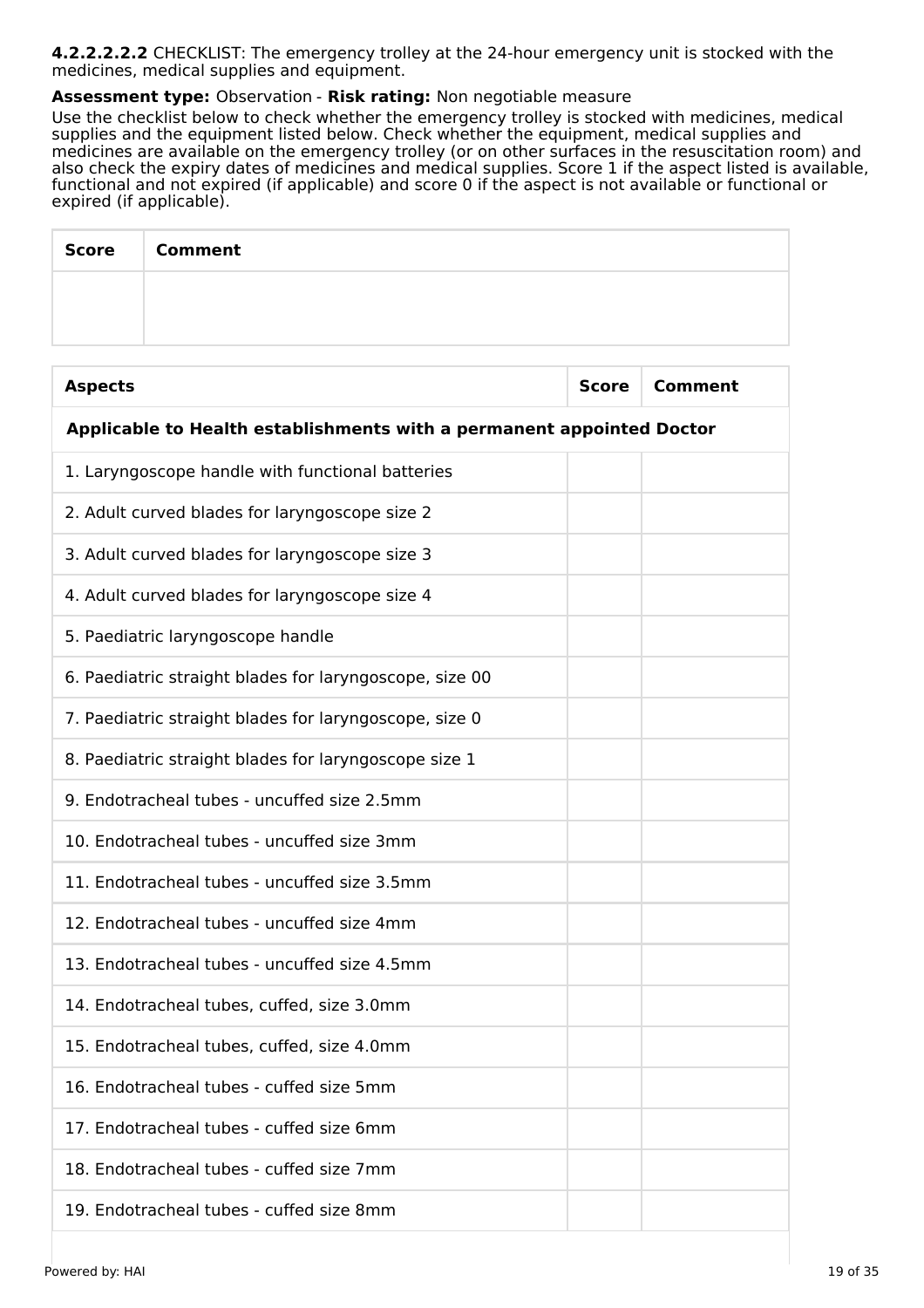| 20. Laryngeal mask airways size 3 or size 4 or size 5                                                                                                                                                                                                                                                                        |  |
|------------------------------------------------------------------------------------------------------------------------------------------------------------------------------------------------------------------------------------------------------------------------------------------------------------------------------|--|
| 21. Tape to hold endotracheal tube in place                                                                                                                                                                                                                                                                                  |  |
| 22. Adult-size introducer, intubating stylet or bougie for<br>endotracheal tubes                                                                                                                                                                                                                                             |  |
| 23. Paediatric size introducer, intubating stylet or bougie for<br>endotracheal tubes                                                                                                                                                                                                                                        |  |
| Equipment for all health establishments (with and without a permanently<br>appointed doctor)                                                                                                                                                                                                                                 |  |
| 24. Oropharyngeal airways (Guedel) size 00                                                                                                                                                                                                                                                                                   |  |
| 25. Oropharyngeal airways (Guedel) size 0                                                                                                                                                                                                                                                                                    |  |
| 26. Oropharyngeal airways (Guedel) size 1                                                                                                                                                                                                                                                                                    |  |
| 27. Oropharyngeal airways (Guedel) size 2                                                                                                                                                                                                                                                                                    |  |
| 28. Oropharyngeal airways (Guedel) size 3                                                                                                                                                                                                                                                                                    |  |
| 29. Oropharyngeal airways (Guedel) size 4                                                                                                                                                                                                                                                                                    |  |
| 30. Oropharyngeal airways (Guedel) size 5                                                                                                                                                                                                                                                                                    |  |
| 31. Magill's forceps (adult)                                                                                                                                                                                                                                                                                                 |  |
| 32. Magill's forceps (paediatric)                                                                                                                                                                                                                                                                                            |  |
| 33. Manual bag valve mask/ manual resuscitator or self-<br>inflating bag with compatible masks (adult)                                                                                                                                                                                                                       |  |
| 34. Manual bag valve mask/ manual resuscitator or self-<br>inflating bag with compatible masks (paediatric)                                                                                                                                                                                                                  |  |
| 35. Reservoir mask for oxygen (paediatric)                                                                                                                                                                                                                                                                                   |  |
| 36. Reservoir mask for oxygen (adult)                                                                                                                                                                                                                                                                                        |  |
| 37. Face mask for nebuliser or face mask with nebuliser<br>chamber or spacers for MDIs (adult)                                                                                                                                                                                                                               |  |
| 38. Face mask for nebuliser or face mask with nebuliser<br>chamber or spacers for MDIs (paediatric)                                                                                                                                                                                                                          |  |
| 39. Automatic External Defibrillator (AED) or defibrillator.<br>Explanatory note: Score not applicable if the health<br>establishment has been listed as one of the facilities<br>excluded from keeping these items. The health<br>establishment must be listed in the letter signed by HOD:<br>Health and directed to NDOH. |  |
| 40. Electrodes for defibrillator. Explanatory note: Score not<br>applicable if the health establishment has been listed as one<br>of the facilities excluded from keeping these items. The<br>health establishment must be listed in the letter signed by<br>HOD: Health and directed to NDOH.                               |  |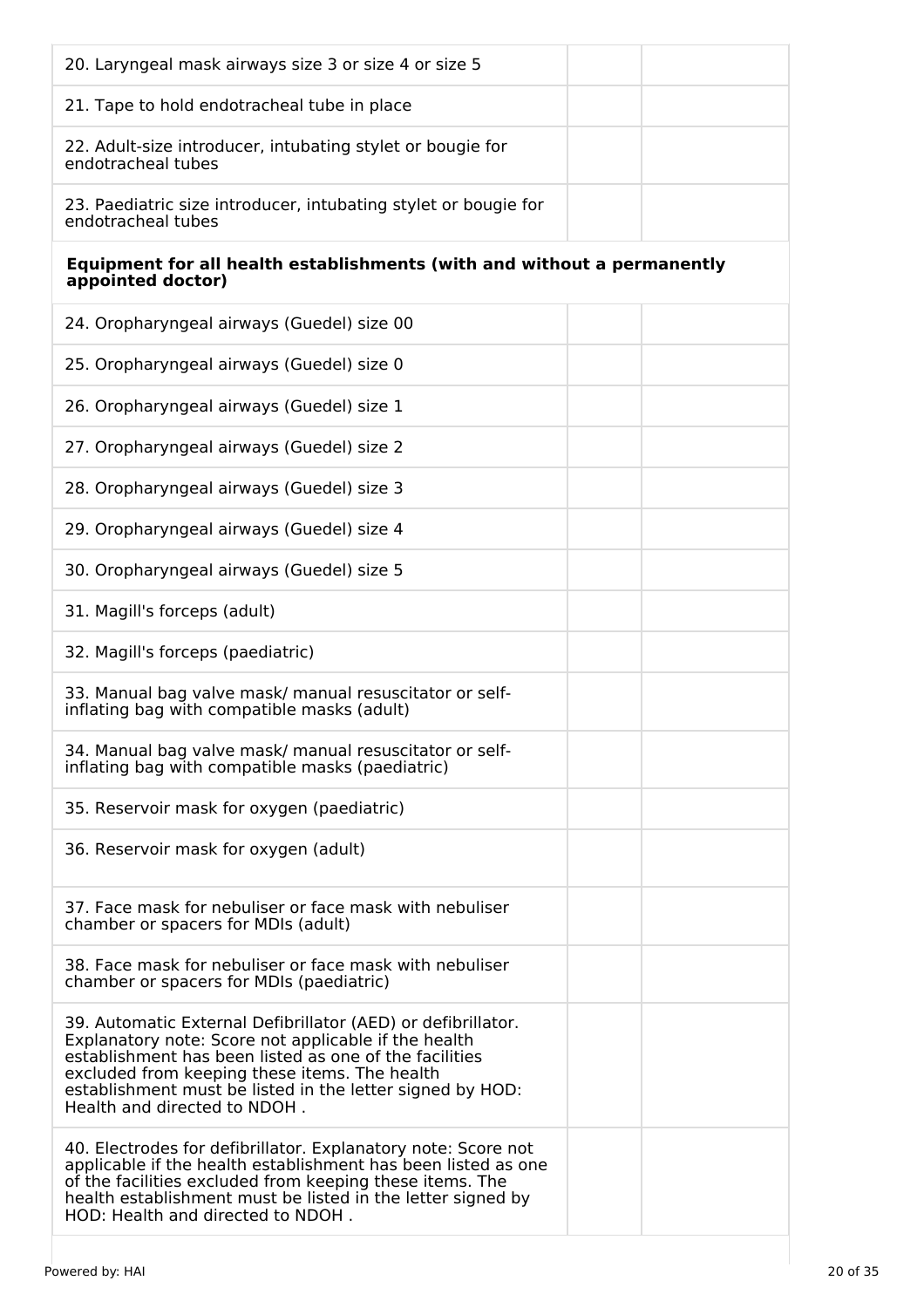| 41. Defibrillator pads. Explanatory note: Score not applicable<br>if the health establishment has been listed as one of the<br>facilities excluded from keeping these items. The health<br>establishment must be listed in the letter signed by HOD:<br>Health and directed to NDOH. |
|--------------------------------------------------------------------------------------------------------------------------------------------------------------------------------------------------------------------------------------------------------------------------------------|
| 42. Conductive gel. Explanatory note: Score not applicable if<br>the health establishment has been listed as one of the<br>facilities excluded from keeping these items. The health<br>establishment must be listed in the letter signed by HOD:<br>Health and directed to NDOH.     |
| 43. Intravenous cannula 18g green and appropriate<br>strapping                                                                                                                                                                                                                       |
| 44. Intravenous cannula 20g pink and appropriate strapping                                                                                                                                                                                                                           |
| 45. Intravenous cannula 22g blue and appropriate strapping                                                                                                                                                                                                                           |
| 46. Intravenous cannula 24g yellow and appropriate<br>strapping                                                                                                                                                                                                                      |
| 47. Syringes 3-part: 2ml                                                                                                                                                                                                                                                             |
| 48. Syringes 3-part: 5ml                                                                                                                                                                                                                                                             |
| 49. Syringes 3-part: 10 or 20ml                                                                                                                                                                                                                                                      |
| 50. Syringes: insulin syringes                                                                                                                                                                                                                                                       |
| 51. Admin set 20 drops/ml 1.8m /pack                                                                                                                                                                                                                                                 |
| 52. Admin set paeds 60 drops/ml 1.8m /pack                                                                                                                                                                                                                                           |
| 53. Needles: 18 (pink) or 20 (yellow)                                                                                                                                                                                                                                                |
| 54. Needles: 21 (green)                                                                                                                                                                                                                                                              |
| 55. Needles: 22 (black) or 23 (blue)                                                                                                                                                                                                                                                 |
| 56. Stethoscope                                                                                                                                                                                                                                                                      |
| 57. Rescue scissors (to cut clothing)                                                                                                                                                                                                                                                |
| 58. Nasogastric tubes: 600mm fg 8                                                                                                                                                                                                                                                    |
| 59. Nasogastric tubes: 1000mm fg 10 or 12                                                                                                                                                                                                                                            |
| 60. Water-soluble lubricant / lubricating jelly                                                                                                                                                                                                                                      |
| Present individually or in a combined multifunctional diagnostic monitoring set                                                                                                                                                                                                      |
| 61. Pulse oximeter with adult & paediatric probes                                                                                                                                                                                                                                    |
| <b>Emergency medicines (check expiry dates)</b>                                                                                                                                                                                                                                      |
| 62. Activated charcoal                                                                                                                                                                                                                                                               |
| 63. Adrenaline 1mg/ml (Epinephrine) ampoule                                                                                                                                                                                                                                          |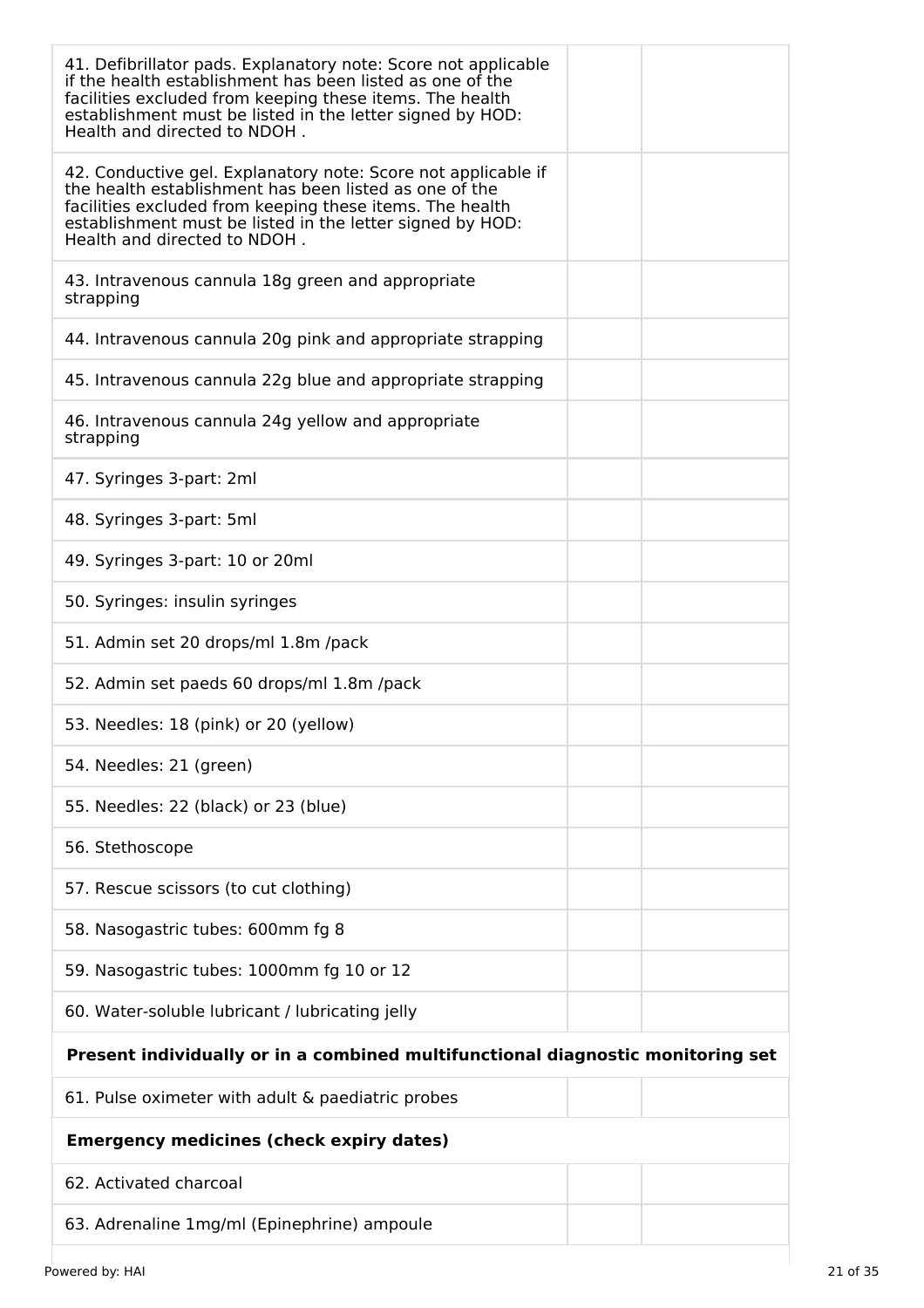| 64. Amlodipine 5mg or 10mg tablets<br>65. Aspirin 100mg or 300mg tablets<br>66. Atropine 0.5mg or 1mg ampoule<br>67. Calcium gluconate 10% ampoule<br>68. Furosemide 10mg or 20MG/2ml ampoule<br>69. Hydrocortisone 100mg/ml vial or 200mg/2ml vial<br>70. Insulin short acting vial (stored in the medicine fridge)<br>71. Ipratropium 0.25mg/2ml or 0.5mg/2ml unit dose vial for<br>nebulisation<br>72. Isosorbide dinitrate, sublingual, 5mg tablets<br>73. Lidocaine / Lignocaine IM 1% or 2% vial<br>74. Magnesium sulphate 50%, 1g/2ml ampoule (minimum of<br>14 ampoules required for one treatment course)<br>75. Midazolam (1mg/ml or 5mg/ml) or Diazepam 5mg/ml<br>ampoule (To be locked away in the vicinity of the trolley)<br>76. Nifedipine 5mg or 10mg capsules<br>77. Prednisone 5 mg tablets<br>78. Promethazine 25mg/2ml or 25mg/1ml ampoule<br>79. Salbutamol nebulising solution or 2.5mg/2.5ml or<br>5mg/2.5ml unit dose vials for nebulisation<br>80. Thiamine 100mg vial<br>81. Water for injection<br><b>IV Solutions</b><br>82. 50% dextrose (20ml ampoule or 50ml bag) or 10%<br>dextrose 1L solution<br>83. Paediatric solutions e.g. 1/2 strength Darrows (200ml or<br>500ml) solution and neonatalyte 200ml solution<br>84. Sodium chloride 0.9% 1L solution |  |
|-------------------------------------------------------------------------------------------------------------------------------------------------------------------------------------------------------------------------------------------------------------------------------------------------------------------------------------------------------------------------------------------------------------------------------------------------------------------------------------------------------------------------------------------------------------------------------------------------------------------------------------------------------------------------------------------------------------------------------------------------------------------------------------------------------------------------------------------------------------------------------------------------------------------------------------------------------------------------------------------------------------------------------------------------------------------------------------------------------------------------------------------------------------------------------------------------------------------------------------------------------------------------------------------|--|
|                                                                                                                                                                                                                                                                                                                                                                                                                                                                                                                                                                                                                                                                                                                                                                                                                                                                                                                                                                                                                                                                                                                                                                                                                                                                                           |  |
|                                                                                                                                                                                                                                                                                                                                                                                                                                                                                                                                                                                                                                                                                                                                                                                                                                                                                                                                                                                                                                                                                                                                                                                                                                                                                           |  |
|                                                                                                                                                                                                                                                                                                                                                                                                                                                                                                                                                                                                                                                                                                                                                                                                                                                                                                                                                                                                                                                                                                                                                                                                                                                                                           |  |
|                                                                                                                                                                                                                                                                                                                                                                                                                                                                                                                                                                                                                                                                                                                                                                                                                                                                                                                                                                                                                                                                                                                                                                                                                                                                                           |  |
|                                                                                                                                                                                                                                                                                                                                                                                                                                                                                                                                                                                                                                                                                                                                                                                                                                                                                                                                                                                                                                                                                                                                                                                                                                                                                           |  |
|                                                                                                                                                                                                                                                                                                                                                                                                                                                                                                                                                                                                                                                                                                                                                                                                                                                                                                                                                                                                                                                                                                                                                                                                                                                                                           |  |
|                                                                                                                                                                                                                                                                                                                                                                                                                                                                                                                                                                                                                                                                                                                                                                                                                                                                                                                                                                                                                                                                                                                                                                                                                                                                                           |  |
|                                                                                                                                                                                                                                                                                                                                                                                                                                                                                                                                                                                                                                                                                                                                                                                                                                                                                                                                                                                                                                                                                                                                                                                                                                                                                           |  |
|                                                                                                                                                                                                                                                                                                                                                                                                                                                                                                                                                                                                                                                                                                                                                                                                                                                                                                                                                                                                                                                                                                                                                                                                                                                                                           |  |
|                                                                                                                                                                                                                                                                                                                                                                                                                                                                                                                                                                                                                                                                                                                                                                                                                                                                                                                                                                                                                                                                                                                                                                                                                                                                                           |  |
|                                                                                                                                                                                                                                                                                                                                                                                                                                                                                                                                                                                                                                                                                                                                                                                                                                                                                                                                                                                                                                                                                                                                                                                                                                                                                           |  |
|                                                                                                                                                                                                                                                                                                                                                                                                                                                                                                                                                                                                                                                                                                                                                                                                                                                                                                                                                                                                                                                                                                                                                                                                                                                                                           |  |
|                                                                                                                                                                                                                                                                                                                                                                                                                                                                                                                                                                                                                                                                                                                                                                                                                                                                                                                                                                                                                                                                                                                                                                                                                                                                                           |  |
|                                                                                                                                                                                                                                                                                                                                                                                                                                                                                                                                                                                                                                                                                                                                                                                                                                                                                                                                                                                                                                                                                                                                                                                                                                                                                           |  |
|                                                                                                                                                                                                                                                                                                                                                                                                                                                                                                                                                                                                                                                                                                                                                                                                                                                                                                                                                                                                                                                                                                                                                                                                                                                                                           |  |
|                                                                                                                                                                                                                                                                                                                                                                                                                                                                                                                                                                                                                                                                                                                                                                                                                                                                                                                                                                                                                                                                                                                                                                                                                                                                                           |  |
|                                                                                                                                                                                                                                                                                                                                                                                                                                                                                                                                                                                                                                                                                                                                                                                                                                                                                                                                                                                                                                                                                                                                                                                                                                                                                           |  |
|                                                                                                                                                                                                                                                                                                                                                                                                                                                                                                                                                                                                                                                                                                                                                                                                                                                                                                                                                                                                                                                                                                                                                                                                                                                                                           |  |
|                                                                                                                                                                                                                                                                                                                                                                                                                                                                                                                                                                                                                                                                                                                                                                                                                                                                                                                                                                                                                                                                                                                                                                                                                                                                                           |  |
|                                                                                                                                                                                                                                                                                                                                                                                                                                                                                                                                                                                                                                                                                                                                                                                                                                                                                                                                                                                                                                                                                                                                                                                                                                                                                           |  |
|                                                                                                                                                                                                                                                                                                                                                                                                                                                                                                                                                                                                                                                                                                                                                                                                                                                                                                                                                                                                                                                                                                                                                                                                                                                                                           |  |
|                                                                                                                                                                                                                                                                                                                                                                                                                                                                                                                                                                                                                                                                                                                                                                                                                                                                                                                                                                                                                                                                                                                                                                                                                                                                                           |  |

# **Sub Domain 4.2.3 8** Infection prevention and control programmes

**Standard 4.2.3.1 8(1)** The health establishment must maintain an environment, which minimises the risk of disease outbreaks, the transmission of infection to users, health care personnel and visitors.

#### **Criterion 4.2.3.1.1 8(2)(a) The health establishment must ensure that there are hand washing facilities in every service area.**

**4.2.3.1.1.1** CHECKLIST: Hand washing facilities are available.

#### **Assessment type:** Observation - **Risk rating:** Vital measure

Use the checklist below to check whether the hand washing facilities and items listed below are available. Score 1 if the item is available and 0 if it is not available. NB: Score not applicable for an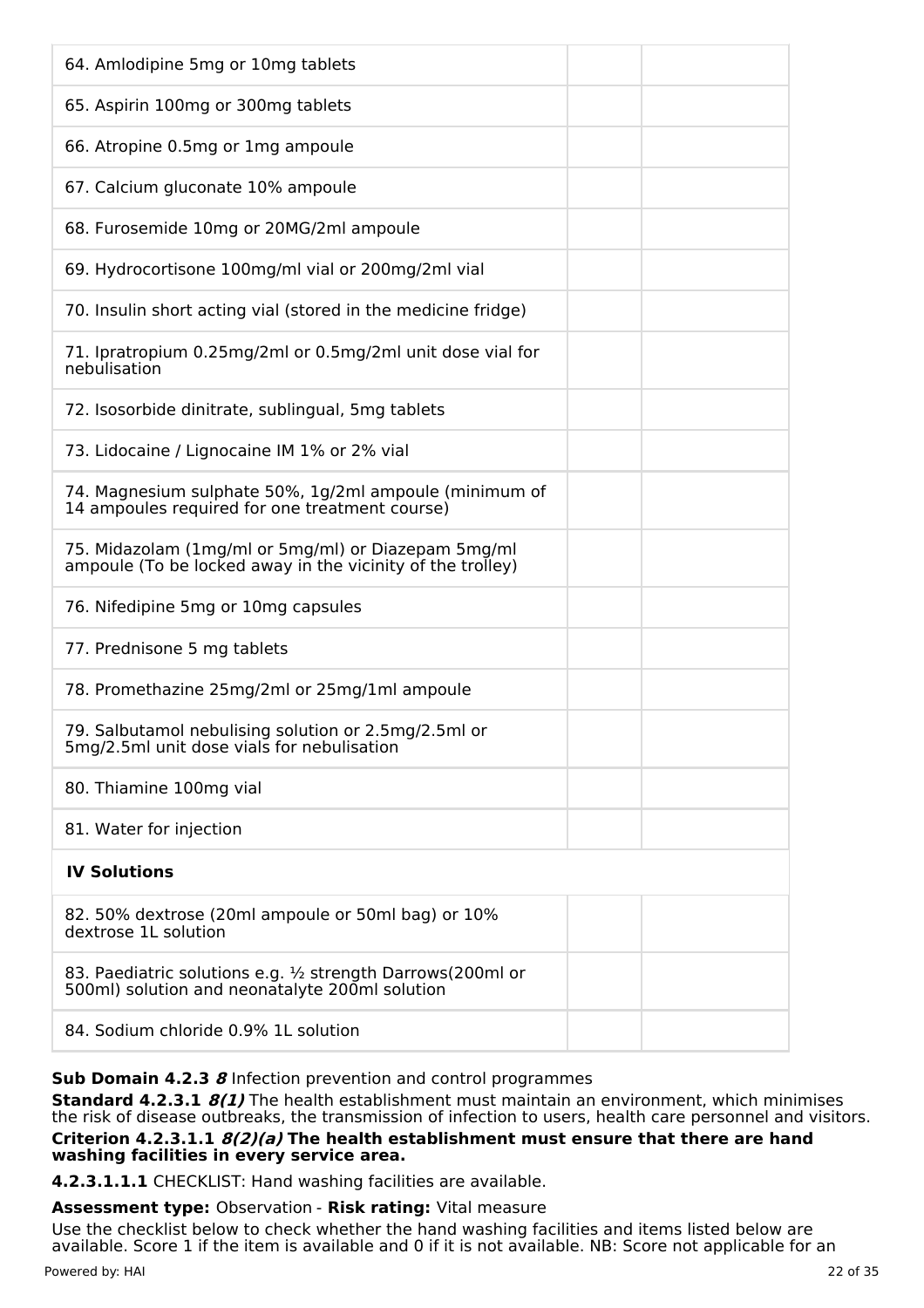| <b>Score</b> | <b>Comment</b> |
|--------------|----------------|
|              |                |
|              |                |

# Unit 1 Triage area

| <b>Aspects</b>                                                                                              | <b>Score</b> | Comment |
|-------------------------------------------------------------------------------------------------------------|--------------|---------|
| 1. Functional hand wash basin                                                                               |              |         |
| Explanatory note: The basin should not be blocked, broken,<br>or have deep cracks causing leaking of water. |              |         |
| 2. Taps are functional with running water                                                                   |              |         |
| 3. Liquid hand wash soap                                                                                    |              |         |
| 4. Disposable hand paper towels                                                                             |              |         |
| 5. A poster on hand hygiene is displayed above or next to the<br>hand wash basin                            |              |         |
| 6. Alcohol based hand rub                                                                                   |              |         |

# Unit 2 Consultation room

| <b>Aspects</b>                                                                                              | <b>Score</b> | Comment |
|-------------------------------------------------------------------------------------------------------------|--------------|---------|
| 1. Functional hand wash basin                                                                               |              |         |
| Explanatory note: The basin should not be blocked, broken,<br>or have deep cracks causing leaking of water. |              |         |
| 2. Taps are functional with running water                                                                   |              |         |
| 3. Liquid hand wash soap                                                                                    |              |         |
| 4. Disposable hand paper towels                                                                             |              |         |
| 5. A poster on hand hygiene is displayed above or next to the<br>hand wash basin                            |              |         |
| 6. Alcohol based hand rub                                                                                   |              |         |

# Unit 3 Resuscitation area

| <b>Aspects</b>                                                                                              | <b>Score</b> | Comment |
|-------------------------------------------------------------------------------------------------------------|--------------|---------|
| 1. Functional hand wash basin                                                                               |              |         |
| Explanatory note: The basin should not be blocked, broken,<br>or have deep cracks causing leaking of water. |              |         |
| 2. Taps are functional with running water                                                                   |              |         |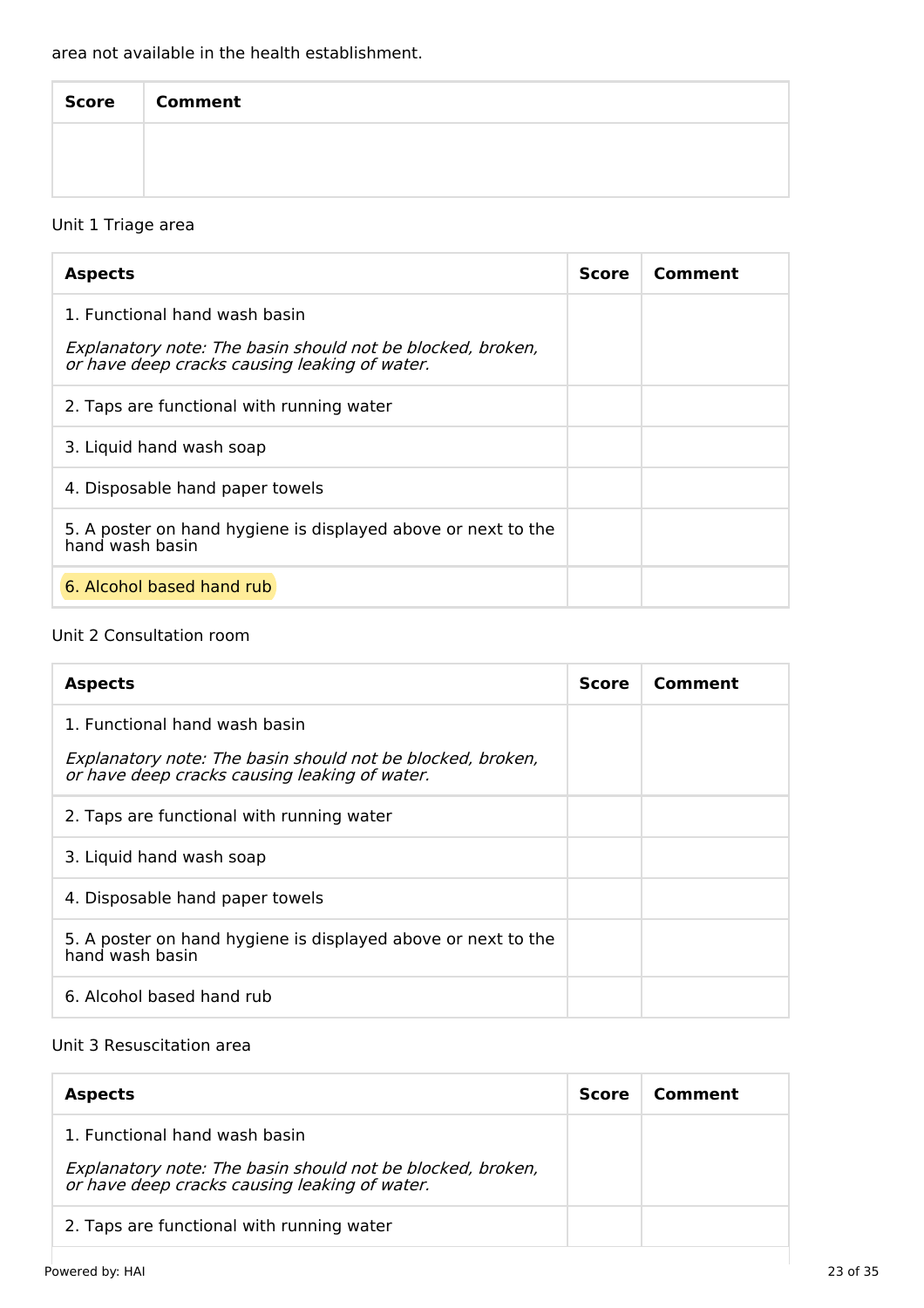| 3. Liquid hand wash soap                                                         |  |
|----------------------------------------------------------------------------------|--|
| 4. Disposable hand paper towels                                                  |  |
| 5. A poster on hand hygiene is displayed above or next to the<br>hand wash basin |  |
| 6. Alcohol based hand rub                                                        |  |

#### **Criterion 4.2.3.1.2 8(2)(c) The health establishment must ensure there is clean linen to meet the needs of users.**

**4.2.3.1.2.1** CHECKLIST: The linen in use is sufficient, clean, appropriately used and not torn at the 24 hour emergency unit.

#### **Assessment type:** Observation - **Risk rating:** Essential measure

Use the checklist below to check whether the linen is sufficient, clean, appropriately used and not torn (meaning it is not ripped, split, slit, cut, lacerated or in disrepair). Score 1 if the aspect is compliant and score 0 if it is not compliant. Score NA (not applicable) where the type of linen listed (cloth/disposable) is not in use.

| Score   Comment |
|-----------------|
|                 |
|                 |

#### Unit 1 Triage area

| <b>Aspects</b>                                                                                                                | <b>Score</b> | Comment |
|-------------------------------------------------------------------------------------------------------------------------------|--------------|---------|
| 1. All examination couches are covered with linen                                                                             |              |         |
| 2. There are two sets of cloth linen(i.e. couch cover, two draw<br>sheets, two sheets, two pillowcases) per examination couch |              |         |
| 3. Disposable linen - at least 30 draw sheets or linen savers<br>per consultation room                                        |              |         |
| 4. The linen is clean                                                                                                         |              |         |
| 5. The linen is not torn                                                                                                      |              |         |
| 6. The linen is appropriately used for its intended purpose                                                                   |              |         |

#### Unit 2 Resuscitation area

| <b>Aspects</b>                                                                                                                | <b>Score</b> | Comment |
|-------------------------------------------------------------------------------------------------------------------------------|--------------|---------|
| 1. All examination couches are covered with linen                                                                             |              |         |
| 2. There are two sets of cloth linen(i.e. couch cover, two draw<br>sheets, two sheets, two pillowcases) per examination couch |              |         |
| 3. Disposable linen - at least 30 draw sheets or linen savers<br>per consultation room                                        |              |         |
| 4. The linen is clean                                                                                                         |              |         |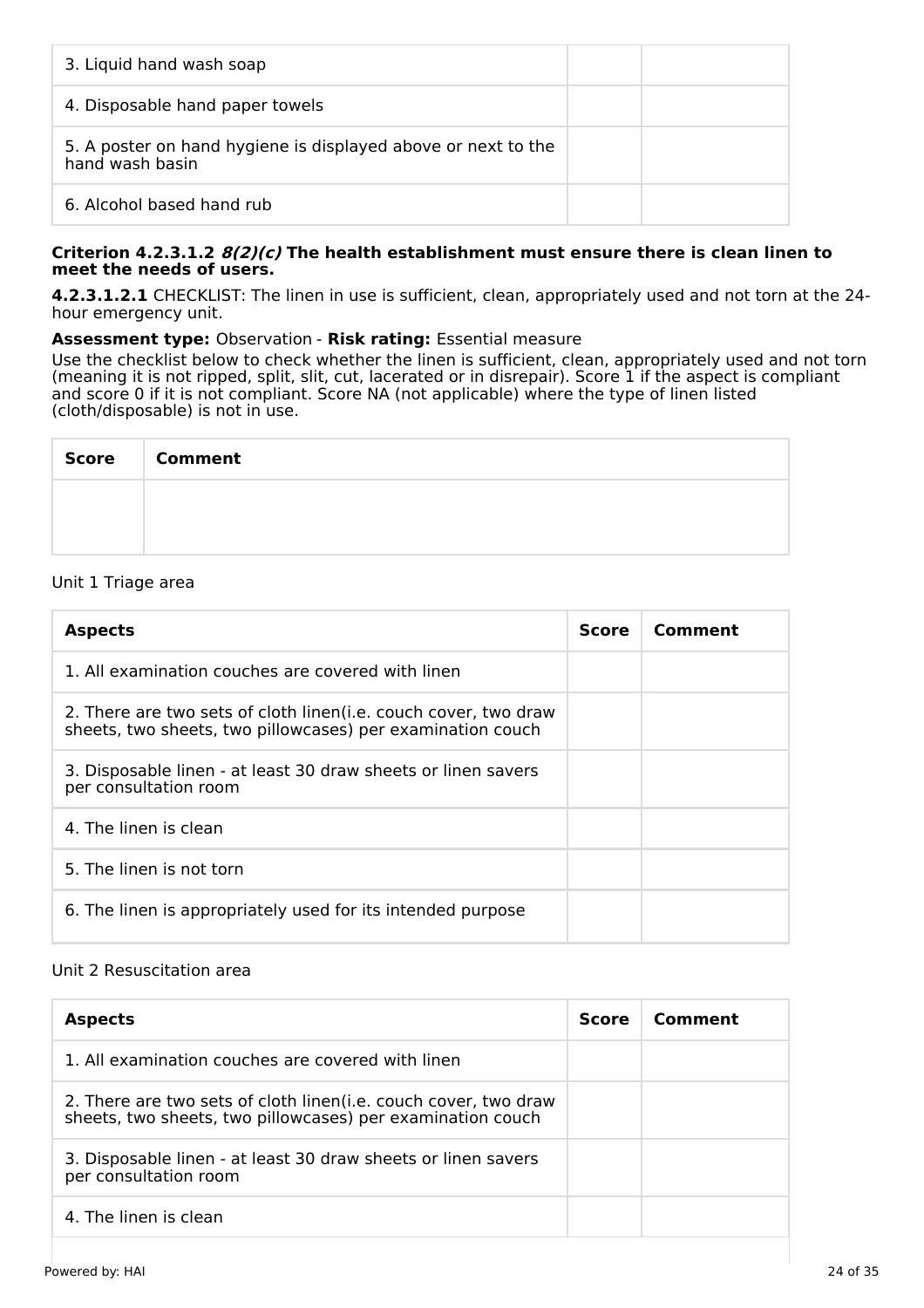| 5. The linen is not torn                                    |  |
|-------------------------------------------------------------|--|
| 6. The linen is appropriately used for its intended purpose |  |

**4.2.3.1.2.2** A wheeled cart or trolley is used to collect dirty, soiled and infectious linen.

# **Assessment type:** Observation - **Risk rating:** Vital measure

Observe if the health establishment has a wheeled cart or trolley for collecting soiled and infectious linen. Not applicable: Never

| Score Comment |
|---------------|
|               |
|               |

#### **Criterion 4.2.3.1.3 8(2)(d) The health establishment must ensure that health care personnel are protected from acquiring infections through the use of personal protective equipment and prophylactic immunisations.**

### **4.2.3.1.3.1** CHECKLIST: Personal protective equipment is worn.

#### **Assessment type:** Observation - **Risk rating:** Vital measure

Using the checklist below, verify whether protective clothing and equipment is worn. Score 1 if the items are worn 0 if not worn. Score not applicable where at the time of the inspection, personnel are not in a situation in which they are required to wear protective clothing. NB: Score not applicable for an area not found in the health establishment.

| Score   Comment |
|-----------------|
|                 |
|                 |

#### Unit 1 Consulting room: Worn

| <b>Aspects</b>                                   | <b>Score</b> | Comment |
|--------------------------------------------------|--------------|---------|
| 1. Gloves - non-sterile                          |              |         |
| 2. Gloves - sterile                              |              |         |
| 3. Disposable gowns or aprons                    |              |         |
| 4. Protective face shields or goggles            |              |         |
| 5. Face masks                                    |              |         |
| 6. N95 or KN95 or FFP2 respirator or equivalent. |              |         |

# Unit 2 Triage area: Worn

| <b>Aspects</b>                | Score | Comment |
|-------------------------------|-------|---------|
| 1. Gloves - non-sterile       |       |         |
| 2. Gloves - sterile           |       |         |
| 3. Disposable gowns or aprons |       |         |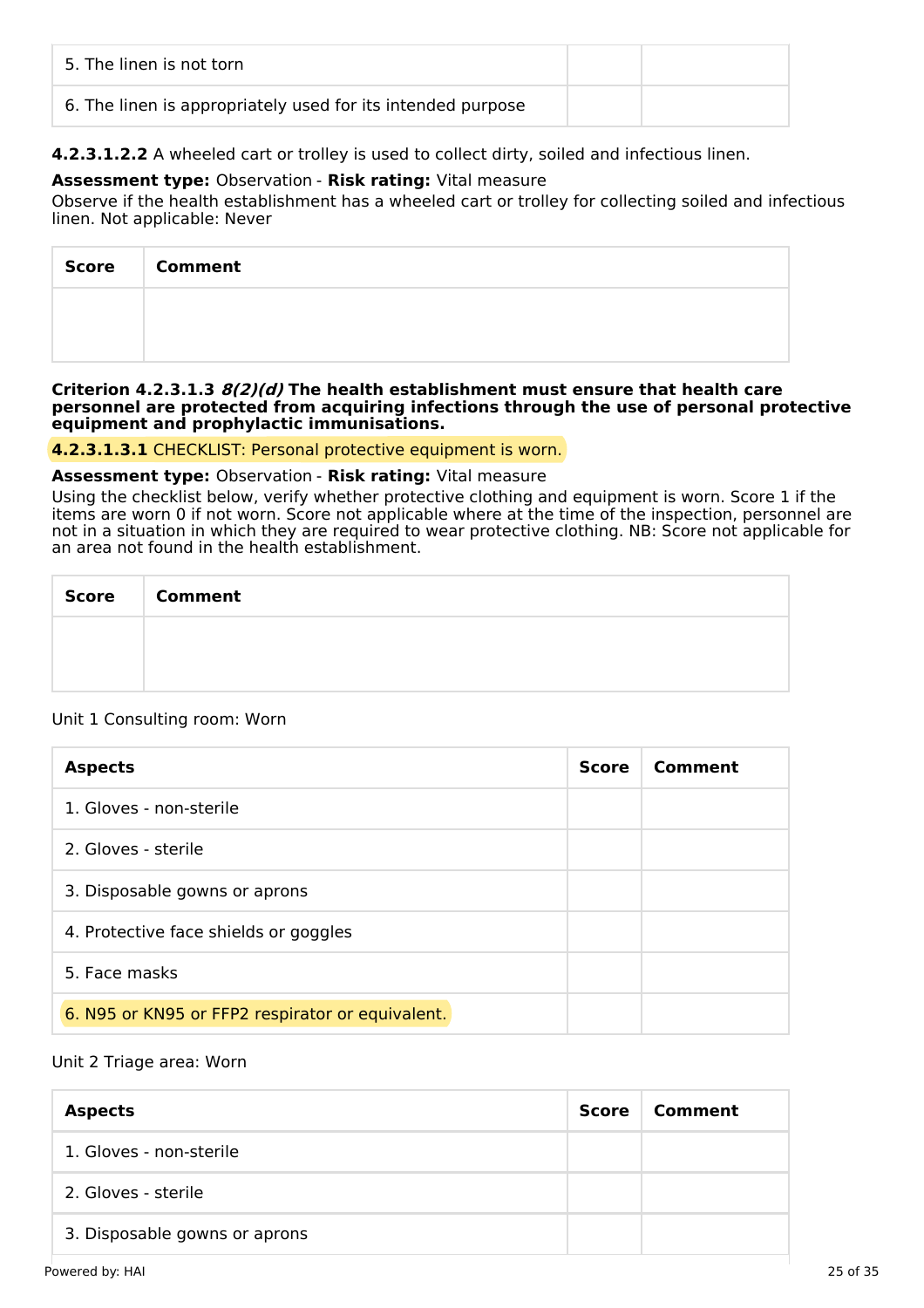| 4. Protective face shields or goggles            |  |
|--------------------------------------------------|--|
| 5. Face masks                                    |  |
| 6. N95 or KN95 or FFP2 respirator or equivalent. |  |

# Unit 3 Resuscitation area

| <b>Aspects</b>                                   | <b>Score</b> | Comment |
|--------------------------------------------------|--------------|---------|
| 1. Gloves - non-sterile                          |              |         |
| 2. Gloves - sterile                              |              |         |
| 3. Disposable gowns or aprons                    |              |         |
| 4. Protective face shields or goggles            |              |         |
| 5. Face masks                                    |              |         |
| 6. N95 or KN95 or FFP2 respirator or equivalent. |              |         |

# **Sub Domain 4.2.4 9** Waste management

**Standard 4.2.4.1 9(1)** The health establishment must ensure that waste is handled, stored, and disposed of safely in accordance with the law.

#### **Criterion 4.2.4.1.1 9(2)(a) The health establishment must have appropriate waste containers at the point of waste generation.**

**4.2.4.1.1.1** CHECKLIST: Health care waste is managed as required by waste management practices.

# **Assessment type:** Observation - **Risk rating:** Essential measure

Use the checklist below to check whether health risk care waste is managed as required. Score 1 if the aspect is compliant and 0 if it is not compliant. Score not applicable if the health establishment has fewer areas than those listed.

| Score   Comment |
|-----------------|
|                 |
|                 |

# Unit 1 Staff Toilet

| <b>Aspects</b>                                                                                                                                                                                          | <b>Score</b> | Comment |
|---------------------------------------------------------------------------------------------------------------------------------------------------------------------------------------------------------|--------------|---------|
| 1. Sanitary disposal bins with functional lids or healthcare<br>risk waste box with a fitted lid.                                                                                                       |              |         |
| 2. Sanitary disposal bins or boxes lined with red plastic bags                                                                                                                                          |              |         |
| Explanatory note: If the disposable boxes used for sanitary<br>waste have gel granules in the bottom of the box to treat the<br>waste, no bag is required, and the health establishment can<br>score 1. |              |         |
| 3. Sanitary disposal bins or boxes are clean and not<br>overflowing                                                                                                                                     |              |         |
| 4. Bins available for general waste                                                                                                                                                                     |              |         |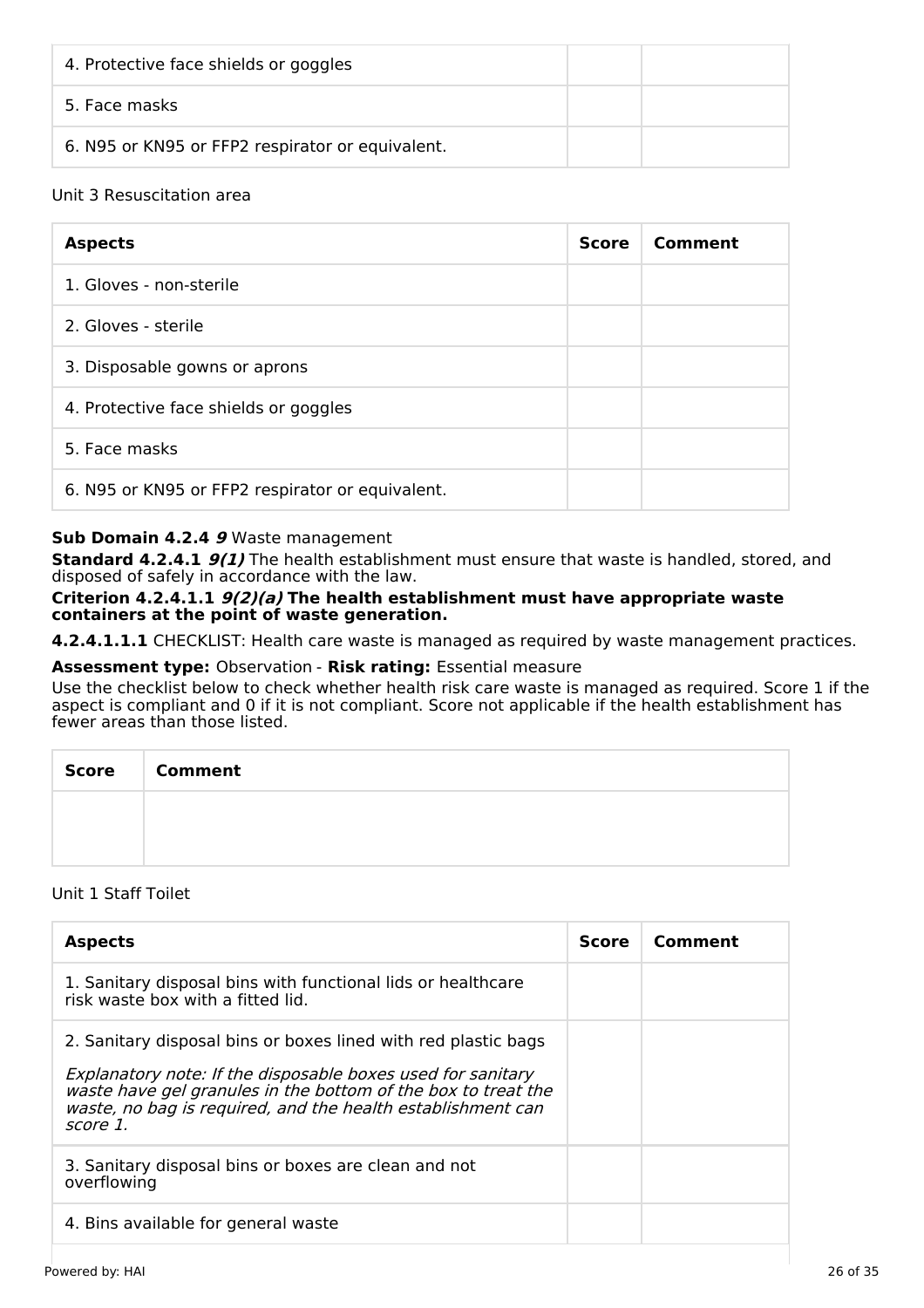# Unit 2 User toilet

| <b>Aspects</b>                                                                                                                       | <b>Score</b> | Comment |
|--------------------------------------------------------------------------------------------------------------------------------------|--------------|---------|
| 1. Sanitary disposal bins with a functional lids or healthcare<br>risk waste box with a lid.                                         |              |         |
| 2. Sanitary disposal bins or boxes lined with red plastic bags                                                                       |              |         |
| 3. Sanitary disposal bins or boxes are clean and not<br>overflowing                                                                  |              |         |
| 4. Bins available for general waste                                                                                                  |              |         |
| 5. Bins for general waste are lined with appropriate coloured<br>bags (Black, beige, white or transparent packaging can be<br>used.) |              |         |

# Unit 3 Consultation area

| <b>Aspects</b>                                                                                                                       | <b>Score</b> | Comment |
|--------------------------------------------------------------------------------------------------------------------------------------|--------------|---------|
| 1. Health care risk waste disposal bins with functional lids or<br>health care risk waste box                                        |              |         |
| 2. Health care risk waste disposal bins or boxes lined with<br>red colour plastic bags                                               |              |         |
| 3. Health care risk waste disposal bins or boxes contain only<br>health care waste                                                   |              |         |
| 4. Health care risk waste disposal bins or boxes are not<br>overflowing                                                              |              |         |
| 5. Bins available for general waste                                                                                                  |              |         |
| 6. Bins for general waste are lined with appropriate coloured<br>bags (Black, beige, white or transparent packaging can be<br>used.) |              |         |

# Unit 4 Resuscitation area

| <b>Aspects</b>                                                                                | <b>Score</b> | Comment |
|-----------------------------------------------------------------------------------------------|--------------|---------|
| 1. Health care risk waste disposal bins with functional lids or<br>health care risk waste box |              |         |
| 2. Health care risk waste disposal bins or boxes lined with<br>red colour plastic bags        |              |         |
| 3. Health care risk waste disposal bins or boxes contain only<br>health care waste            |              |         |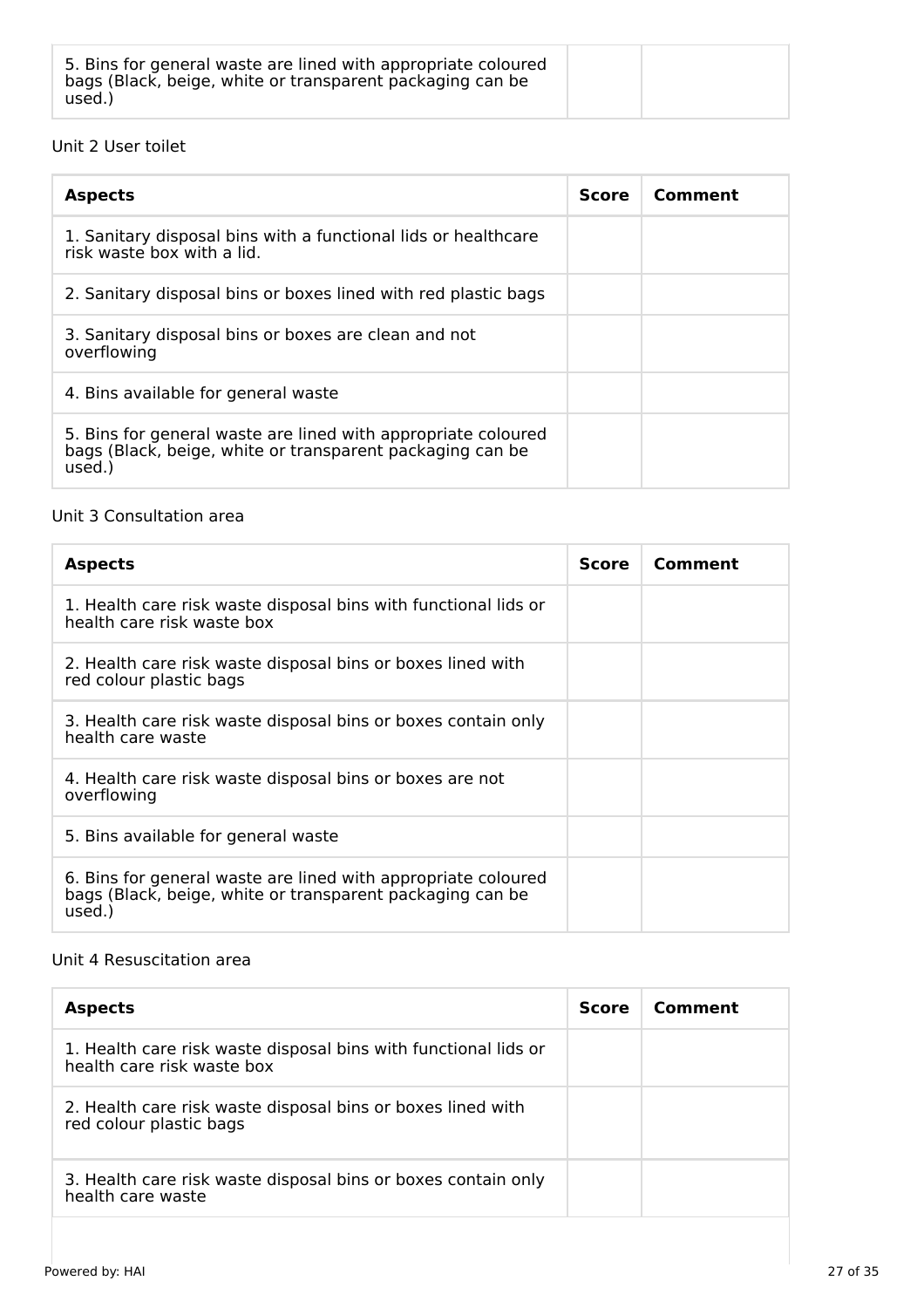| 4. Health care risk waste disposal bins or boxes are not<br>overflowing                                                              |  |
|--------------------------------------------------------------------------------------------------------------------------------------|--|
| 5. Bins available for general waste                                                                                                  |  |
| 6. Bins for general waste are lined with appropriate coloured<br>bags (Black, beige, white or transparent packaging can be<br>used.) |  |

**4.2.4.1.1.2** CHECKLIST: There are appropriate containers for disposal of all types of waste.

# **Assessment type:** Observation - **Risk rating:** Vital measure

Observe if the waste containers listed below are available. Score 1 if the waste container is available and score 0 if it is not available. Where a particular type of waste is not generated in the unit, score not applicable.

| Score Comment |
|---------------|
|               |
|               |

| <b>Aspects</b>                                                                         | <b>Score</b> | Comment |
|----------------------------------------------------------------------------------------|--------------|---------|
| 1. Infectious non-anatomical waste (red)                                               |              |         |
| 2. Sharps (yellow)                                                                     |              |         |
| Explanatory note: Sharps must be discarded in impenetrable,<br>tamperproof containers. |              |         |
| 3. General waste (black, beige, white or transparent<br>packaging can be used)         |              |         |
| 4. Anatomical waste (red bucket with tight fitting lid)                                |              |         |
| Explanatory note: This will be applicable where anatomical<br>waste is generated.      |              |         |

**Criterion 4.2.4.1.2 9(2)(b) The health establishment must implement procedures for the collection, handling, storage and disposal of waste.**

**4.2.4.1.2.1** CHECKLIST: Sharps are safely managed and discarded in clinical areas.

**Assessment type:** Observation - **Risk rating:** Vital measure

Use the checklist below to check whether sharps are safely managed and discarded. Check areas in the unit. Score 1 if the aspect is compliant and 0 if it is not compliant.

| Score | <b>Comment</b> |
|-------|----------------|
|       |                |
|       |                |

Unit 1 Area 1

| Score   Comment<br><b>Aspects</b> |  |
|-----------------------------------|--|
|-----------------------------------|--|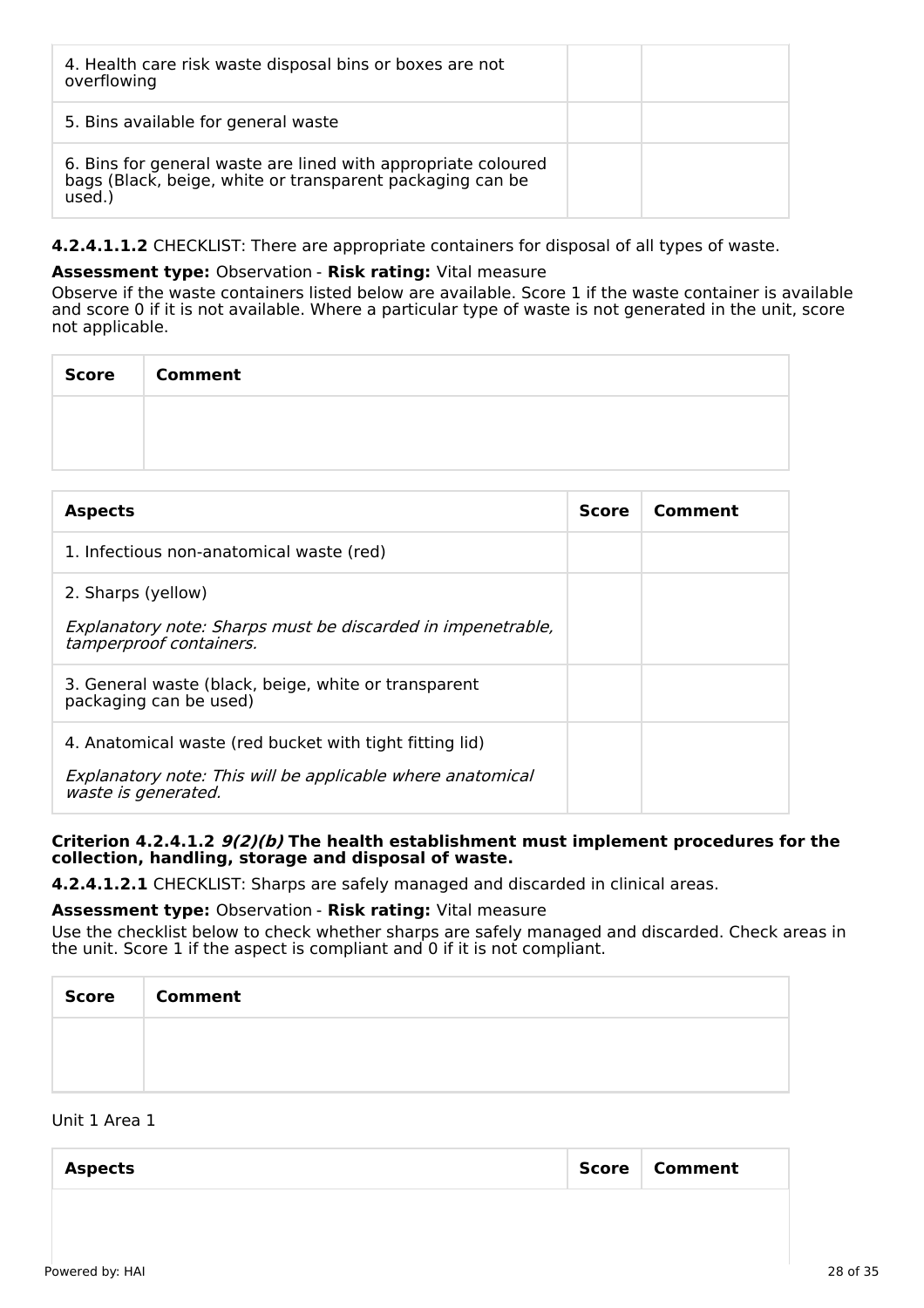| 1. Waste is properly segregated<br>Explanatory note: Only sharps are discarded into the<br>container; no gloves, papers or any other waste is discarded<br>into the container. |
|--------------------------------------------------------------------------------------------------------------------------------------------------------------------------------|
| 2. Sharps containers are discarded when they reach the limit<br>mark                                                                                                           |
| 3. Sharps containers are placed on a work surface or in wall-<br>mounted brackets                                                                                              |
| 4. Sharps containers have correctly fitting lids                                                                                                                               |
| 5. Needles are not recapped before disposal, not applicable<br>for safety needles and syringes)                                                                                |

### Unit 2 Area 2

| <b>Aspects</b>                                                                                                                              | <b>Score</b> | Comment |
|---------------------------------------------------------------------------------------------------------------------------------------------|--------------|---------|
| 1. Waste is properly segregated                                                                                                             |              |         |
| Explanatory note: Only sharps are discarded into the<br>container; no gloves, papers or any other waste is discarded<br>into the container. |              |         |
| 2. Sharps containers are discarded when they reach the limit<br>mark                                                                        |              |         |
| 3. Sharps containers are placed on a work surface or in wall-<br>mounted brackets                                                           |              |         |
| 4. Sharps containers have correctly fitting lids                                                                                            |              |         |
| 5. Needles are not recapped before disposal, not applicable<br>for safety needles and syringes)                                             |              |         |

#### **Sub Domain 4.2.5 21** Adverse events

**Standard 4.2.5.1 21(1)** The health establishment must have a system to monitor and report all adverse events.

**Criterion 4.2.5.1.1 21(2)(b) The health establishment must have systems in place to report adverse incidents to a structure in the health establishment or responsible authority that monitors these events.**

**4.2.5.1.1.1** CHECKLIST: Health care personnel are aware of the procedure to report adverse events.

#### **Assessment type:** Staff interview - **Risk rating:** Vital measure

Interview health care personnel to establish their awareness on reporting of adverse events Score 1 if they are able to explain the aspects listed below and 0 if not.

| <b>Score</b> | <b>Comment</b> |
|--------------|----------------|
|              |                |
|              |                |

# Unit 1 Healthcare personnel 1

| <b>Aspects</b> |  | Score   Comment |  |
|----------------|--|-----------------|--|
|----------------|--|-----------------|--|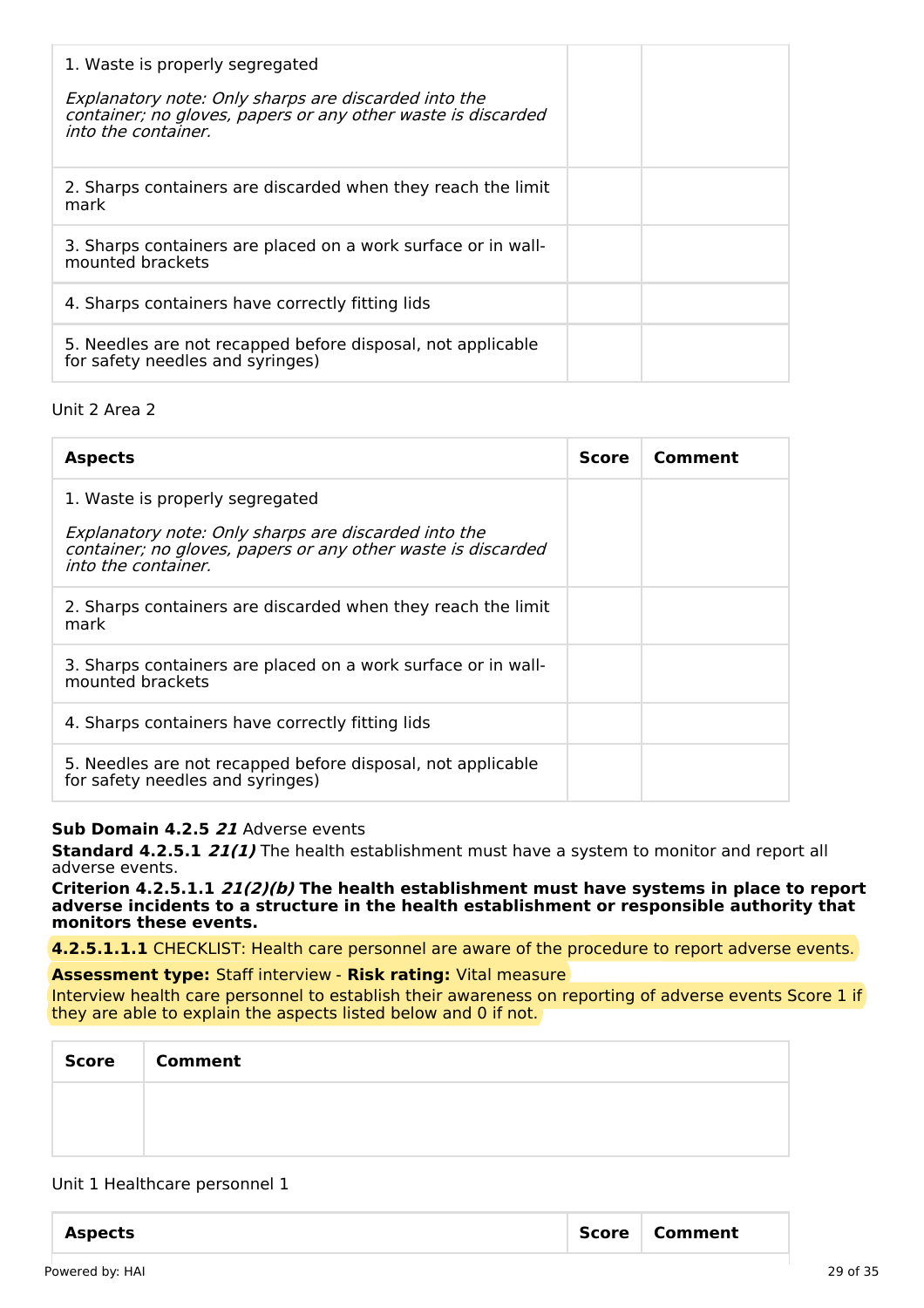| 1. Types of adverse events that might happen in the unit<br>(give three examples)                                                                                                           |  |
|---------------------------------------------------------------------------------------------------------------------------------------------------------------------------------------------|--|
| 2. How to report adverse events in the unit?                                                                                                                                                |  |
| 3. Feedback processes on reported adverse events.<br>Explanatory notes: This could include but not limited to<br>formal feedback on the progress, outcome and quality<br>improvement plans. |  |

#### Unit 2 Healthcare personnel 2

| <b>Aspects</b>                                                                                                                                                                              | <b>Score</b> | Comment |
|---------------------------------------------------------------------------------------------------------------------------------------------------------------------------------------------|--------------|---------|
| 1. Types of adverse events that might happen in the unit<br>(give three examples)                                                                                                           |              |         |
| 2. How to report adverse events in the unit?                                                                                                                                                |              |         |
| 3. Feedback processes on reported adverse events.<br>Explanatory notes: This could include but not limited to<br>formal feedback on the progress, outcome and quality<br>improvement plans. |              |         |

# **Domain 4.3 CLINICAL SUPPORT SERVICES**

**Sub Domain 4.3.1 13** Medical equipment

**Standard 4.3.1.1 13(1)** Health establishments must ensure that the medical equipment is available and functional in compliance with the law.

**Criterion 4.3.1.1.1 13(2)(b) The health establishment must ensure that equipment is in accordance with the essential equipment list in all clinical service areas.**

**4.3.1.1.1.1** CHECKLIST: Essential equipment is available and functional at the 24-hour Emergency Unit.

#### **Assessment type:** Observation - **Risk rating:** Vital measure

Use the checklist below to check whether essential equipment is available and functional in the areas listed below. Score 1 if the item is available and functional and 0 if it is not available or not functional.

| Score Comment |
|---------------|
|               |
|               |

# Unit 1 Resuscitation area

| <b>Aspects</b>                                                               | <b>Score</b> | Comment |
|------------------------------------------------------------------------------|--------------|---------|
| 1. Stethoscope                                                               |              |         |
| 2. Blood Pressure machine, wall- mounted or portable                         |              |         |
| 3. Adult, paediatric and large cuffs for BP machine                          |              |         |
| 4. Diagnostic sets, including ophthalmic pieces, wall-mounted<br>or portable |              |         |
| 5. Patella hammer                                                            |              |         |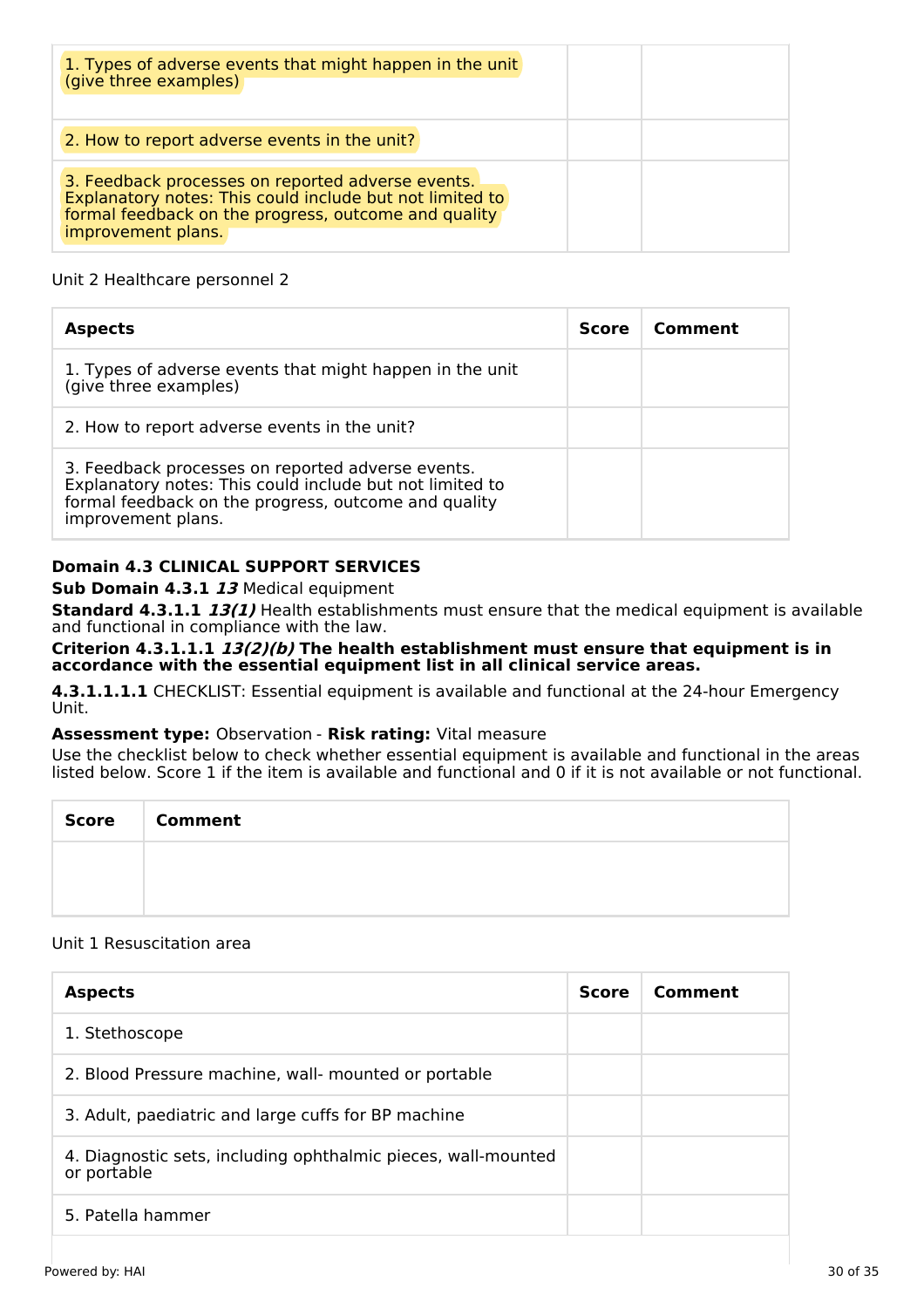| 6. Tuning fork (only required in one consulting room)                         |
|-------------------------------------------------------------------------------|
| 7. Tape measure                                                               |
| 8. Clinical thermometers                                                      |
| 9. Glucometer                                                                 |
| 10. Peak flow meter                                                           |
| 11. HB meter                                                                  |
| 12. Urine specimen jars                                                       |
| 13. Baby scale                                                                |
| 14. Wall-mounted, ceiling-mounted or portable angle-poise<br>examination lamp |

# Unit 2 Consultation area

| <b>Aspects</b>                                                                 | <b>Score</b> | <b>Comment</b> |
|--------------------------------------------------------------------------------|--------------|----------------|
| 1. Stethoscope                                                                 |              |                |
| 2. Blood Pressure machine, wall- mounted or portable                           |              |                |
| 3. Adult, paediatric and large cuffs for BP machine                            |              |                |
| 4. Diagnostic sets, including ophthalmic pieces, wall-mounted<br>or portable   |              |                |
| 5. Patella hammer                                                              |              |                |
| 6. Tuning fork (only required in one consulting room)                          |              |                |
| 7. Tape measure                                                                |              |                |
| 8. Clinical thermometers                                                       |              |                |
| 9. Glucometer                                                                  |              |                |
| 10. Peak flow meter                                                            |              |                |
| 11. Adult clinical scale up to 150 kg                                          |              |                |
| 12. HB meter                                                                   |              |                |
| 13. Height measure                                                             |              |                |
| 14. Urine specimen jars                                                        |              |                |
| 15. Baby scale                                                                 |              |                |
| 16. Bassinet                                                                   |              |                |
| 17. Wall-mounted, ceiling-mounted or portable angle- poise<br>examination lamp |              |                |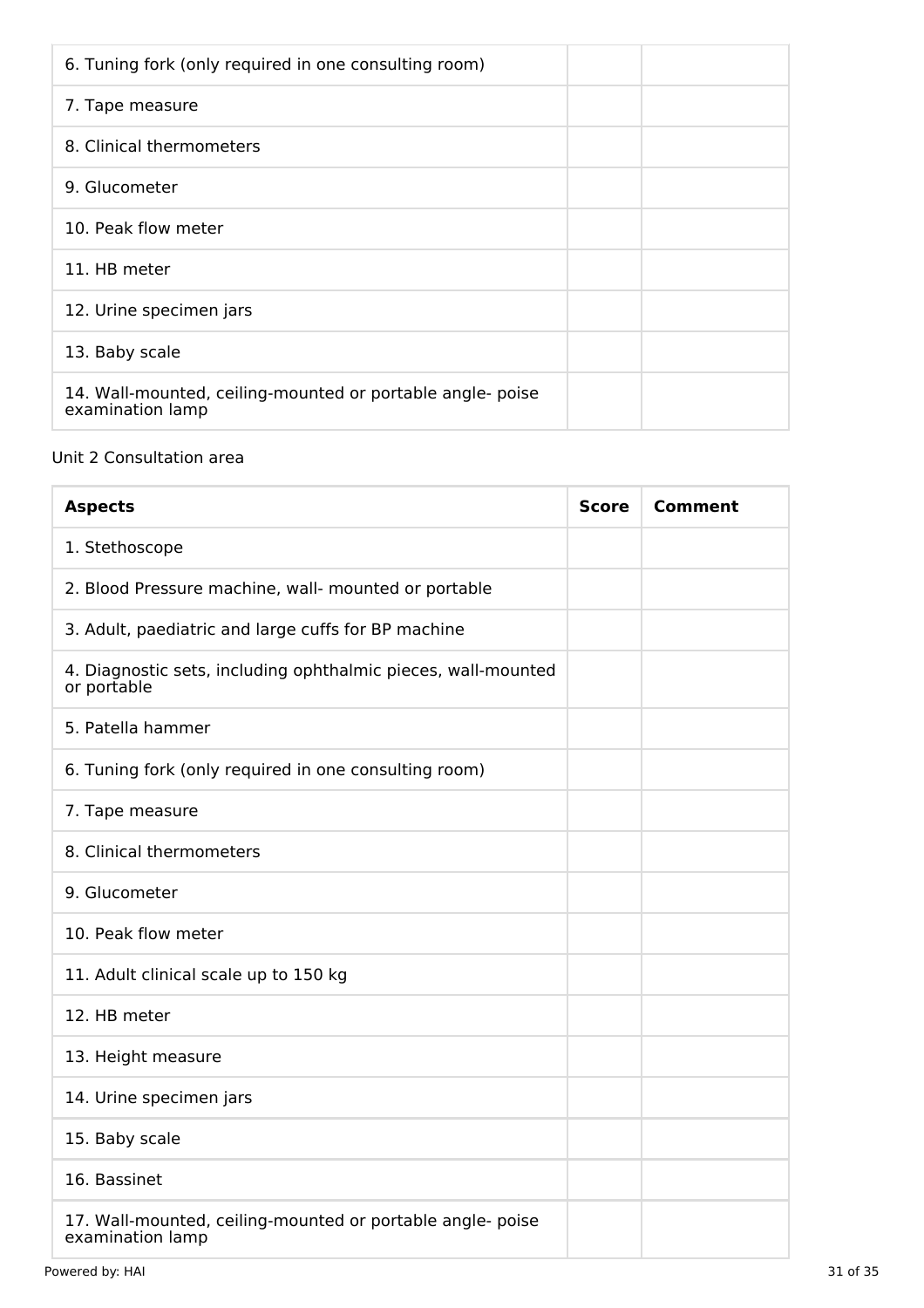#### Unit 3 Triage area

| <b>Aspects</b>                                                                 | <b>Score</b> | <b>Comment</b> |
|--------------------------------------------------------------------------------|--------------|----------------|
| 1. Stethoscope                                                                 |              |                |
| 2. Blood Pressure machine, wall- mounted or portable                           |              |                |
| 3. Adult, paediatric and large cuffs for BP machine                            |              |                |
| 4. Diagnostic sets, including ophthalmic pieces, wall-mounted<br>or portable   |              |                |
| 5. Patella hammer                                                              |              |                |
| 6. Tuning fork (only required in one consulting room)                          |              |                |
| 7. Tape measure                                                                |              |                |
| 8. Clinical thermometers                                                       |              |                |
| 9. Glucometer                                                                  |              |                |
| 10. Peak flow meter                                                            |              |                |
| 11. Adult clinical scale up to 150 kg                                          |              |                |
| 12. HB meter                                                                   |              |                |
| 13. Height measure                                                             |              |                |
| 14. Urine specimen jars                                                        |              |                |
| 15. Baby scale                                                                 |              |                |
| 16. Bassinet                                                                   |              |                |
| 17. Wall-mounted, ceiling-mounted or portable angle- poise<br>examination lamp |              |                |

**4.3.1.1.1.2** CHECKLIST: Sterile packs for minor surgery are available at the 24-hour Emergency Unit.

**Assessment type:** Observation - **Risk rating:** Vital measure

Use the checklist below to check whether equipment for minor surgery is available. Score 1 if the pack is available and not expired and score 0 if it is not available or expired. Note: Sterile packs for minor surgery must be labelled by indicating the contents of the pack ; if the pack is not labelled score 0.

| <b>Score</b> | <b>Comment</b> |
|--------------|----------------|
|              |                |
|              |                |

| <b>Aspects</b>           | Score | <b>Comment</b> |
|--------------------------|-------|----------------|
| 1. Small stitch tray - 1 |       |                |
| 2. Stitch scissor - 1    |       |                |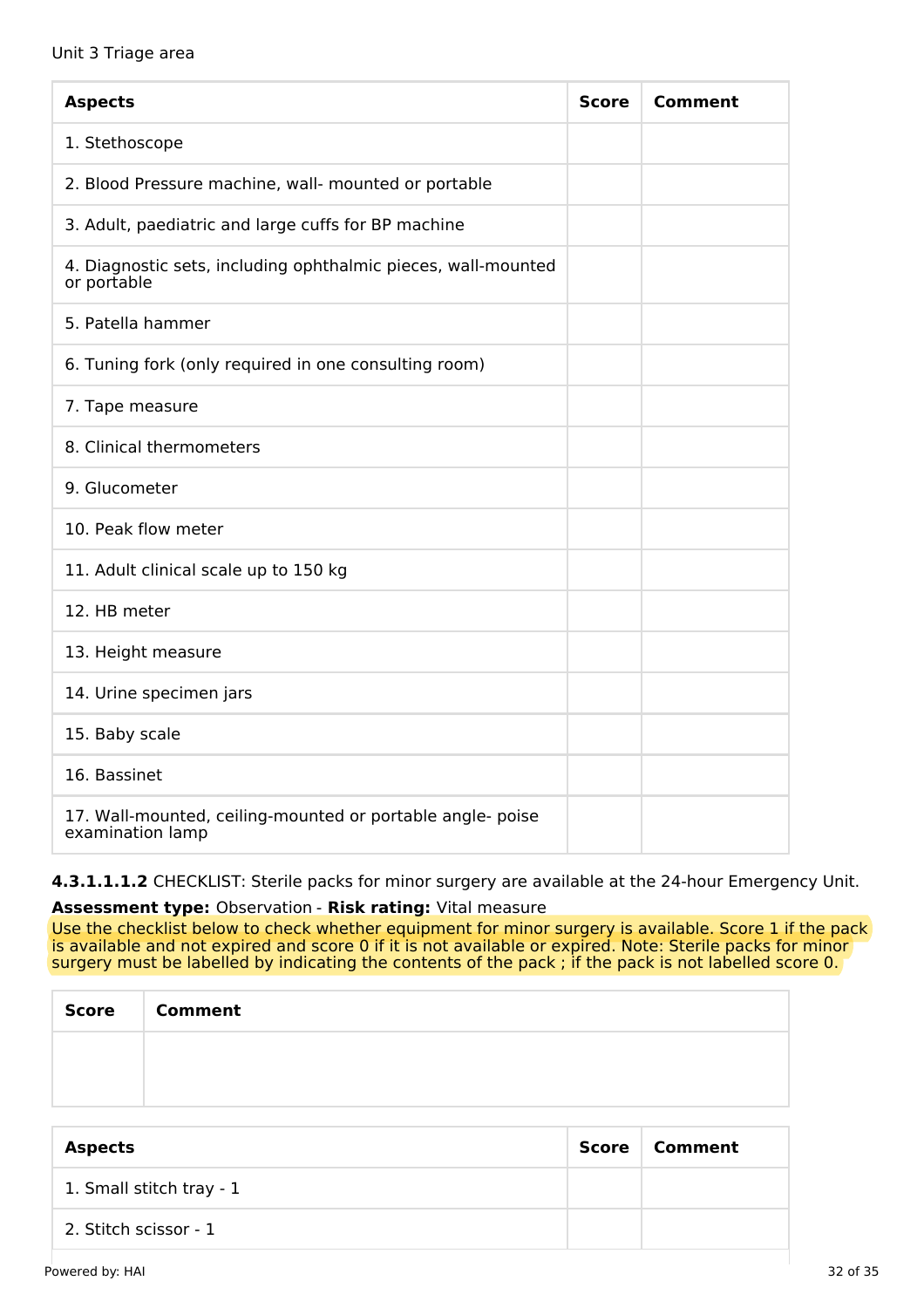| 3. Toothed forceps - 1                                                                                                                       |  |
|----------------------------------------------------------------------------------------------------------------------------------------------|--|
| 4. Non-toothed forceps - 1                                                                                                                   |  |
| 5. Bard-Parker surgical blade handle to fit accompanying<br>blades (blades do not form part of sterilised pack but must<br>be available) - 1 |  |
| 6. Mosquito, straight - 2                                                                                                                    |  |
| 7. Mosquito, curved - 2                                                                                                                      |  |
| 8. Artery forceps, straight - 2                                                                                                              |  |
| 9. Artery forceps, curved - 2                                                                                                                |  |
| 10. Needle holder - 1                                                                                                                        |  |
| 11. Swab holder - 1                                                                                                                          |  |

**4.3.1.1.1.3** An oxygen cylinder with pressure gauge is available in the resuscitation or emergency room.

# **Assessment type:** Observation - **Risk rating:** Non negotiable measure

An oxygen cylinder fitted with a regulator indicating cylinder pressure and adjustable flow rate must be available. Not applicable: Never

| Score   Comment |
|-----------------|
|                 |
|                 |

**4.3.1.1.1.4** The oxygen available in the cylinder is above the minimum level.

#### **Assessment type:** Observation - **Risk rating:** Non negotiable measure

Oxygen levels must not be below the minimum level in accordance with local policy. Not applicable: **Never** 

| <b>Score</b> | <b>Comment</b> |
|--------------|----------------|
|              |                |
|              |                |

# **Domain 4.5 FACILITIES AND INFRASTRUCTURE**

**Sub Domain 4.5.2 14** Management of buildings and grounds

**Standard 4.5.2.1 14(1)** The health establishment and their grounds must meet the requirements of the building regulations.

**Criterion 4.5.2.1.1 14(2)(c) The health establishment must as appropriate for the type of buildings and grounds of the establishment ensure emergency exit and entrance points are provided in all service areas and kept clear at all times.**

**4.5.2.1.1.1** The emergency vehicle parking area(s) are clearly marked.

# **Assessment type:** Observation - **Risk rating:** Essential measure

This is to ensure that emergency vehicles can reach the patient to be transferred or reach the emergency unit with the patient to be admitted, as quickly as possible. Check the emergency vehicle parking area(s) within the health establishment premises to determine if it meets the requirements in the measure. Not applicable: Never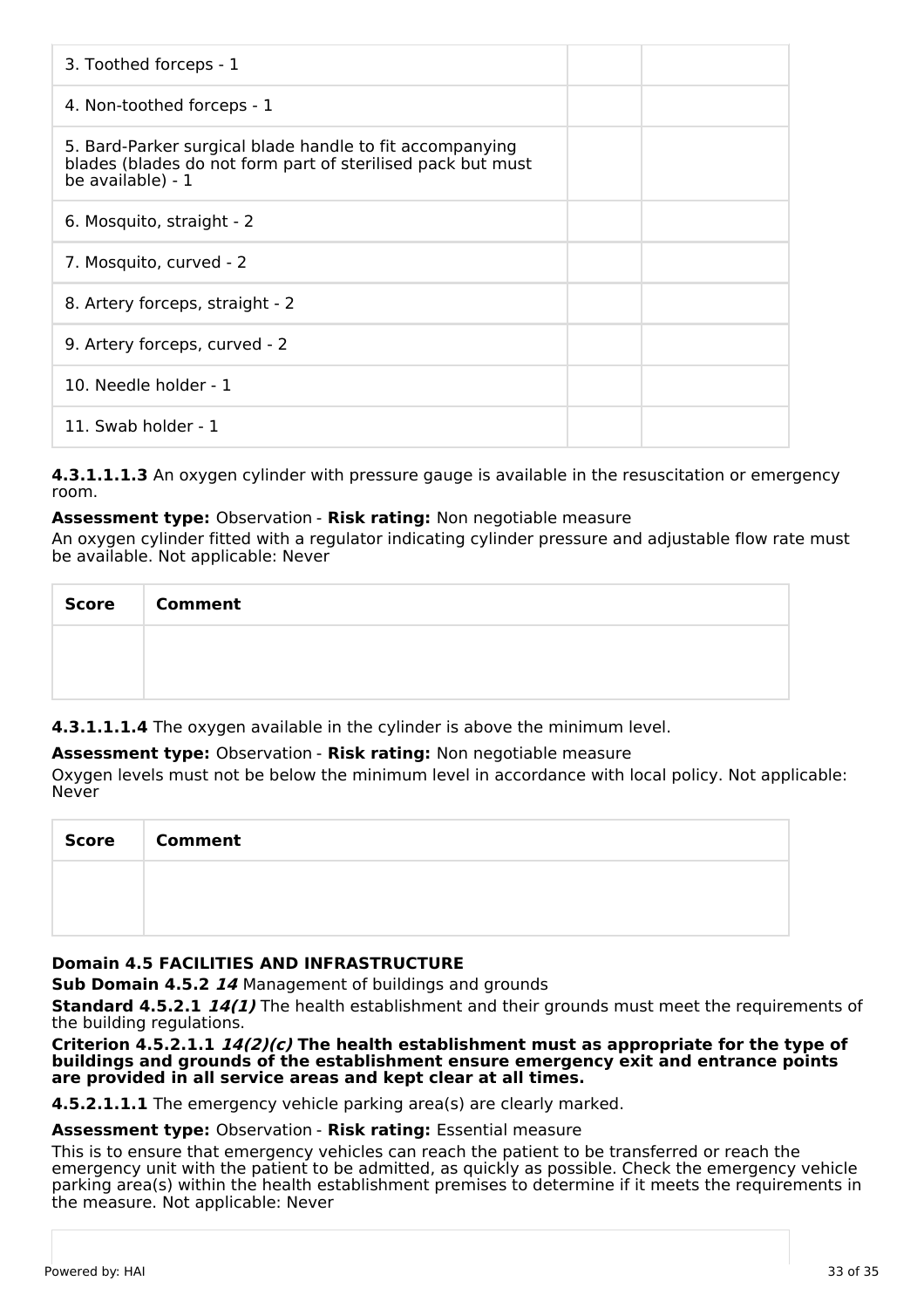| <b>Score</b> | <b>Comment</b> |
|--------------|----------------|
|              |                |
|              |                |

**4.5.2.1.1.2** The emergency vehicle entrance is free from any obstruction or hazards.

# **Assessment type:** Observation - **Risk rating:** Vital measure

Hazards or obstructions could include but are not limited to hawkers, potholes and debris at the entrance to the premises and vehicles parked in unauthorised areas. Not applicable: Never

| Score Comment |
|---------------|
|               |
|               |

# **4.5.2.1.1.3** All emergency exits are kept free of obstacles.

#### **Assessment type:** Observation - **Risk rating:** Vital measure

An emergency exit in a structure is a special exit for emergencies such as fire. The combined use of regular and special exits allows for faster evacuation, while it also provides an alternative if the route to the regular exit is blocked by fire, etc. Check that all emergency exits are not obstructed by items including but not limited to chairs, beds, equipment or boxes. Not applicable: Never

| Score | <b>Comment</b> |
|-------|----------------|
|       |                |
|       |                |

**Criterion 4.5.2.1.2 14(2)(d) The health establishment must as appropriate for the type of buildings and grounds of the establishment have ventilation systems that maintain the inflow of fresh air, temperature, humidity and purity of the air within specified limits set for different service areas such as theatres, kitchen and isolation units.**

**4.5.2.1.2.1** CHECKLIST: Clinical service areas have natural ventilation or functional mechanical ventilation.

#### **Assessment type:** Observation - **Risk rating:** Vital measure

The National Building Regulations stipulate that satisfactory ventilation is only provided by forcing outdoor air into a space mechanically or passively through either ducting or apertures open to the outside such as windows or ventilation grilles. Check if the areas listed below have passive ventilation (windows, doors that can be opened and ventilation grilles) or functional mechanical ventilation (i.e. ducting system). Score 1 if the aspect is compliant and 0 if it is not compliant.

| Score   Comment |
|-----------------|
|                 |
|                 |

| <b>Aspects</b>        | <b>Score</b> | Comment |
|-----------------------|--------------|---------|
| 1. Waiting area       |              |         |
| 2. Resuscitation area |              |         |
| 3. Consulting room    |              |         |